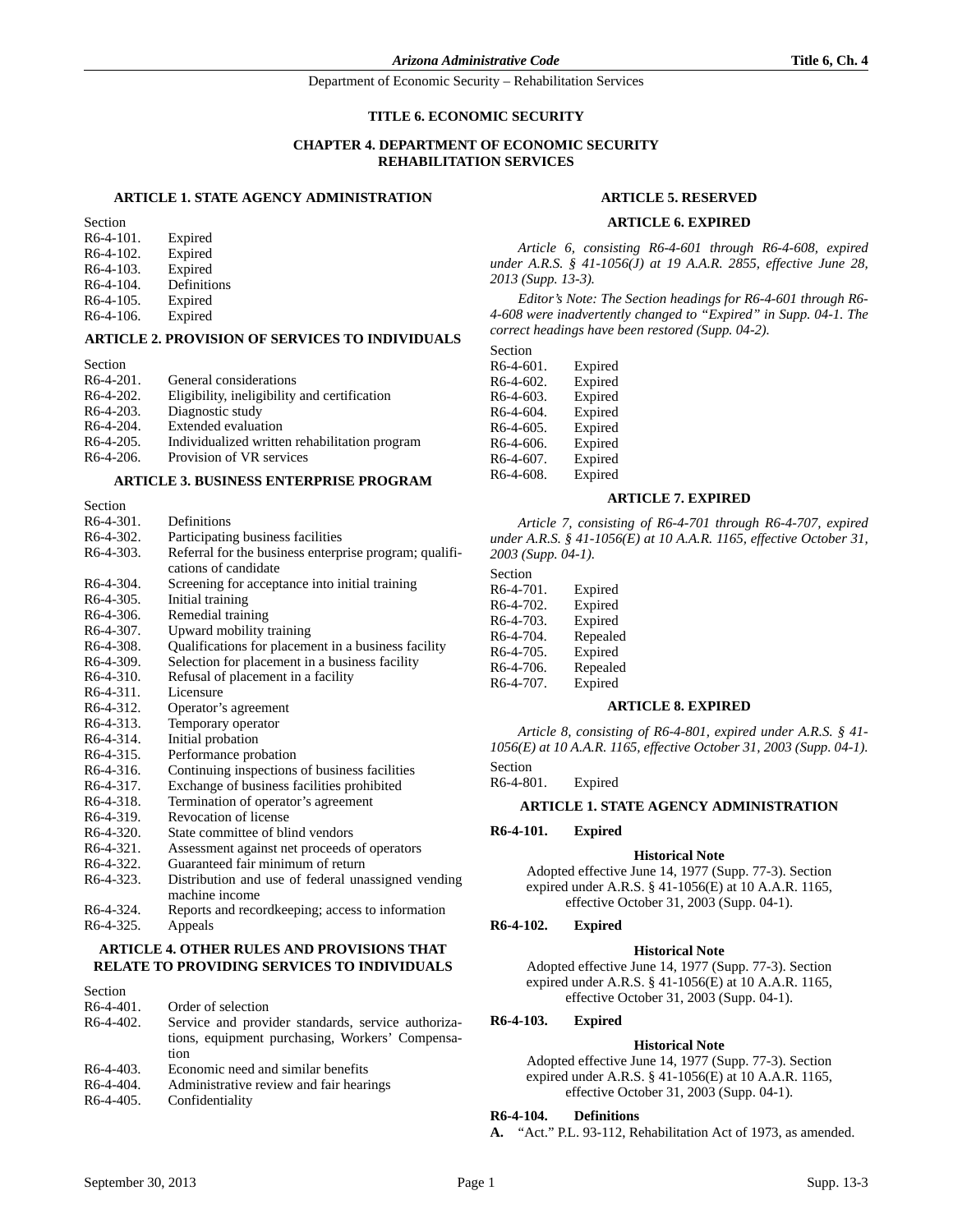- **B.** "Client." Any individual receiving any services from Vocational Rehabilitation.
- **C.** "Consultant." Unless stated otherwise, the consultant is the individual hired by the agency for the purpose of providing consultation.
- **D.** "Counselor." Unless stated otherwise, the counselor is the Vocational Rehabilitation counselor.
- **E.** "Department." Unless stated otherwise, the Department is the Department of Economic Security.
- **F.** "Eligible client." Is any individual:
	- 1. Who has a physical or mental disability which for such individual constitutes or results in a substantial handicap to employment; and
	- 2. Who can reasonably be expected to benefit in terms of employability from the provision of VR services or for whom an extended evaluation of rehabilitation potential is necessary for the purpose of determining whether he might reasonably be expected to benefit in terms of employability from the provision of VR services; and
	- 3. Who has been so certified by a Vocational Rehabilitation counselor.
- **G.** "Individualized Written Rehabilitation Program (IWRP)." An IWRP is a written program of services developed jointly by the Vocational Rehabilitation counselor and the client who has been determined eligible to receive services. It is a comprehensive document including purposes, goals, responsibilities, services criteria and understandings.
- **H.** "Rehabilitation Services Bureau (RSB)." Is the organizational unit within DES responsible for the operation of the general Vocational Rehabilitation program, rehabilitation programs for the blind and the Disability Certification program.
- **I.** "State plan." The approved plan for VR services and for innovative and expansion grant projects agreeing to administer such in accordance with all applicable regulations, policies and procedures established by the Secretary as a condition to receipt of federal funds under Title I of the Rehabilitation Act of 1973, as amended.

### **Historical Note**

Adopted effective June 14, 1977 (Supp. 77-3).

### **R6-4-105. Expired**

### **Historical Note**

Adopted effective June 14, 1977 (Supp. 77-3). Section expired under A.R.S. § 41-1056(E) at 10 A.A.R. 1165, effective October 31, 2003 (Supp. 04-1).

### **R6-4-106. Expired**

### **Historical Note**

Adopted effective June 14, 1977 (Supp. 77-3). Section expired under A.R.S. § 41-1056(E) at 10 A.A.R. 1165, effective October 31, 2003 (Supp. 04-1).

### **ARTICLE 2. PROVISION OF SERVICES TO INDIVIDUALS**

*This Article contains the rules that pertain to the provision of services to individuals under the state/federal Vocational Rehabilitation program.*

### **R6-4-201. General considerations**

- **A.** Scope of Vocational Rehabilitation services to individuals.
	- 1. As appropriate, the following VR services, as described in 45 CFR 401.40(a) will be available to individuals:
		- a. Evaluation of rehabilitation potential;
		- b. Counseling, guidance and referral;
		- c. Physical and mental restoration services;
		- d. Vocational and other training services;
		- e. Maintenance;
- f. Transportation;
- g. Services to members of a handicapped individual's family necessary to the adjustment or rehabilitation of the handicapped individual;
- h. Interpreter services for the deaf;
- i. Reader services, rehabilitation teaching services, and orientation and mobility services for the blind;
- j. Telecommunications, sensory and other technological aids and devices;
- k. Placement in suitable employment;
- l. Post-employment services necessary to assist handicapped individuals to maintain suitable employment;
- m. Occupational licenses, tools, equipment and initial stocks (including livestock) and supplies; and
- n. Other goods and services which can reasonably be expected to benefit a handicapped individual in terms of his employability.
- **B.** Vocational Rehabilitation services shall be provided only by Vocational Rehabilitation personnel and only to clients determined eligible for such services by Vocational Rehabilitation personnel.
- **C.** The expenditure of client service funds shall be initiated and authorized only by Vocational Rehabilitation personnel.

### **Historical Note**

Adopted effective June 14, 1977 (Supp. 77-3).

### **R6-4-202. Eligibility, ineligibility, and certification**

- **A.** Eligibility is based only on the presence of a physical or mental disability which for the individual constitutes or results in a substantial handicap to employment, and a reasonable expectation that vocational rehabilitation services may benefit the individual in terms of employability.
- **B.** Eligibility requirements will be applied without regard to sex, race, age, creed, color or national origin. No group of individuals will be excluded or found ineligible solely on the basis of type of disability. No upper or lower age limit will be established which will, of itself, result in a finding of ineligibility for any individual who otherwise meets the basic eligibility requirements.
- **C.** No residence requirement, durational or other, is imposed which excludes from services any individual who is in the state.
- **D.** An individual who has been declared eligible for VR services in another state may or may not be eligible for services in this state, and the Arizona VR counselor must redetermine eligibility.
- **E.** Any individual referred to VR who freely decides not to apply for services or who indicates expressly or by action that he is not interested in pursuing an application for VR services may be screened out without initiating a case file. A record of such action shall be kept in each local office for at least 12 months.
- **F.** The application for VR services shall be a formal declaration by the handicapped individual that he is requesting the assistance of Vocational Rehabilitation agency and its involvement in his rehabilitation effort. Such an application implies that the applicant has a basic understanding of the eligibility requirements, knowledge of the kind of services the agency provides, a desire to undertake a rehabilitation program and understanding of both his and the agency's obligations and responsibilities.
- **G.** Any individual who has reached the age of 18, or is married, or is in the armed forces, or is living away from home and is selfsupporting or who has not had a guardian appointed for him is regarded as an adult and may sign his own application and any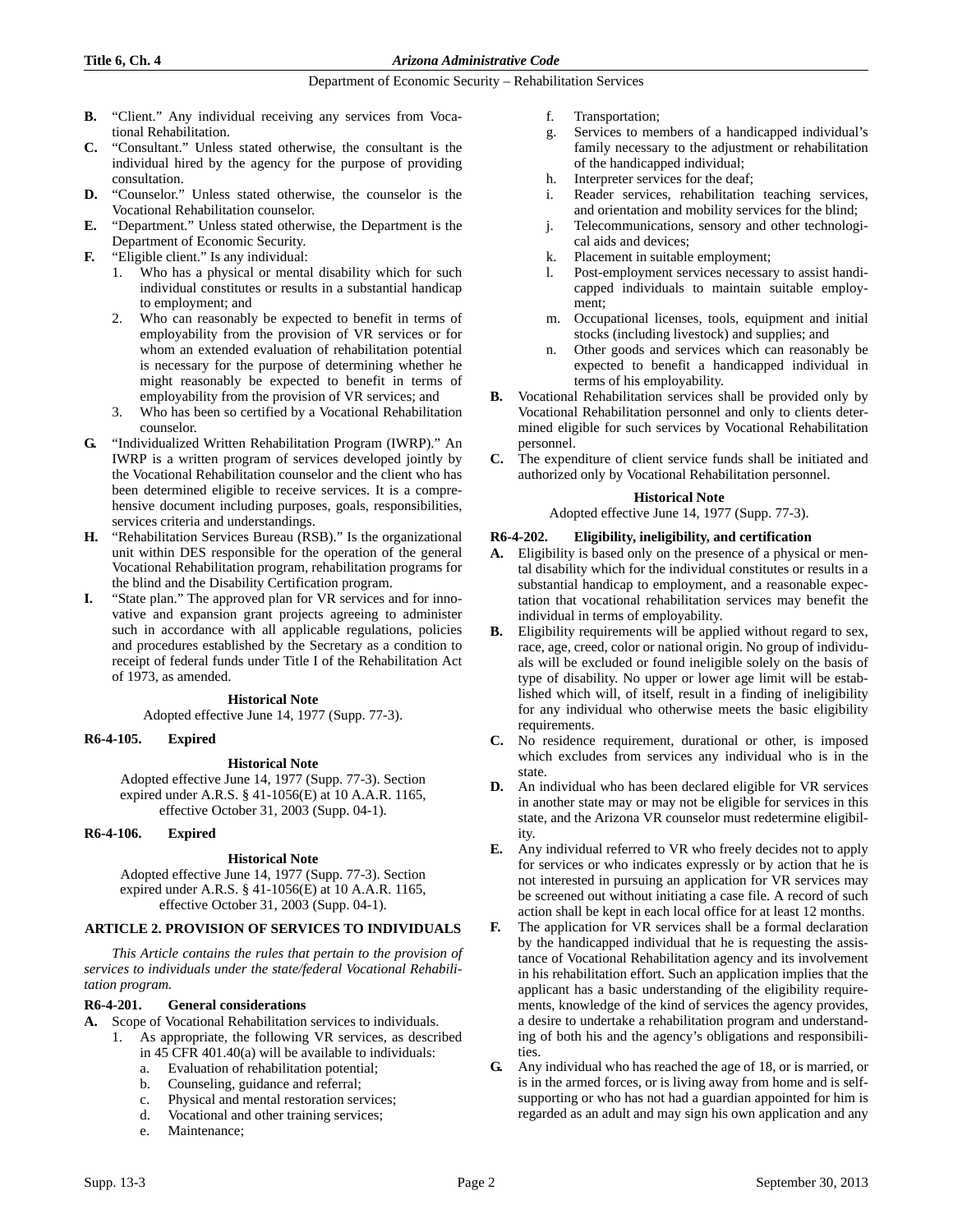other VR documents requiring client signatures. Parent or guardian co-signatures are otherwise required.

- **H.** In each instance, there shall be a certification, dated and signed by a VR counselor as to eligibility or ineligibility for services or for an extended evaluation. The certification that the individual has met the eligibility requirements shall be made prior to or simultaneously with acceptance of a handicapped individual for VR services. The certification for extended evaluation and the certification of ineligibility shall be issued pursuant to the requirements of 45 CFR 401.37(b) and (c) respectively.
- **I.** An individual determined to be rehabilitated will have been, as a minimum:
	- a. Determined to be eligible;
	- b. Provided an evaluation of rehabilitation potential and counseling and guidance, as essential VR services;
	- c. Provided appropriate VR services in accordance with the individualized written program;
	- d. Determined to have achieved suitable employment which has been maintained for at least 60 days.
	- 2. Post-employment services will be provided to those individuals determined to be rehabilitated who require such services to the extent necessary to maintain suitable employment.

# **Historical Note**

Adopted effective June 14, 1977 (Supp. 77-3).

### **R6-4-203. Diagnostic study**

**A.** Preliminary diagnostic study.

- 1. In order to determine whether any individual is eligible for vocational rehabilitation services, there shall be a preliminary diagnostic study sufficient to determine:
	- a. Whether the individual has a physical or mental disability which for such individual constitutes or results in a substantial handicap to employment, and
	- b. Whether VR services may reasonably be expected to benefit the individual in terms of employability or whether an extended evaluation of rehabilitation potential is necessary to make such a determination. It will place primary emphasis upon the determination of a vocational goal for the individual and his potential for achieving such a goal.
- 2. Information required for preliminary diagnostic study:
	- Each applicant shall have documented in the file a complete medical assessment in order to appraise current general health status. The general medical assessment will include a medical history, thorough physical examination and a routine urinalysis. The decision as to what is current is determined on an individual basis.
	- b. Examinations and diagnostic studies necessary for the agency to determine whether the individual has a physical or mental disability which for such individual constitutes or results in a substantial handicap to employment.
	- c. In all cases of mental or emotional disorders, an examination will be provided by a physician or by a certified psychologist skilled in diagnosis and treatment of such disorders.
	- d. In cases of alcoholism and drug addiction, evidence from such sources as hospital records, a physician's report, a social summary or treatment facility, records will be necessary to document the existence of these disabilities.
- **B.** Thorough diagnostic study.
- 1. Before implementation of an IWRP for a client, a thorough diagnostic study shall be completed, to include:
	- a. As appropriate, a comprehensive evaluation of pertinent medical, psychological, vocational, educational and other related factors such as personal, vocational and social adjustment, patterns of work behavior, ability to acquire job skills and capacity for successful job performance which bear on the individual's handicap to employment and scope of rehabilitation services needed. The findings of such study(s) must be recorded in client's individual case folders.
	- b. In all cases of visual impairment, an evaluation of visual loss will be provided by a physician skilled in diseases of the eye or by an optometrist, whichever the individual may select.
	- c. In all cases of blindness, a screening for hearing loss will be obtained from a physician skilled in the diseases of the ear or from an audiologist licensed or certified in accordance with state laws and regulations.
	- d. In all cases of hearing impairment, an evaluation of the auditory system will be obtained from a physician skilled in the diseases of the ear and based on his findings a hearing evaluation may be provided by such a physician or by a licensed audiologist.
	- e. In all cases of deafness, an evaluation of the individual's vision will be provided by a physician skilled in the diseases of the eye or by an optometrist.
	- f. In all cases of mental retardation, a psychological evaluation will be obtained from a psychologist certified by the Arizona State Board of Psychologist Examiners which will include a valid test of intelligence, an assessment of social functioning and educational progress and achievement.
	- g. In all cases where drug addiction or alcoholism are documented as disabilities, evaluation by a certified psychologist or psychiatrist skilled in the diagnosis and treatment of mental or emotional disorders must be obtained.
- **C.** The client shall be offered and given the choice of physicians, psychologists or providers of diagnostic services in all cases with the following restrictions:
	- 1. The counselor, in consultation with medical/psychological and other appropriate consultants and within the limits set by law and described in these regulations, determines both the scope and type of studies and evaluations to be acquired;
	- 2. The individuals chosen to do the necessary diagnostic studies and evaluations must have the minimum qualifications set forth in law and described elsewhere in these rules and regulations (see Section R6-4-302);
	- If the agency has contracted with someone or some group to provide specific diagnostic studies or evaluations, their services must be utilized unless special considerations noted in the file deem it inappropriate to do so;
	- 4. The individuals chosen to do the necessary diagnostic studies and evaluations must also be willing and able to conform to set fee schedules and reporting requirements.

# **Historical Note**

Adopted effective June 14, 1977 (Supp. 77-3).

### **R6-4-204. Extended evaluation**

**A.** An extended evaluation is used for those individuals for whom the presence of a disability which constitutes a substantial handicap for employment has been documented but for whom the counselor is unable to make a determination that services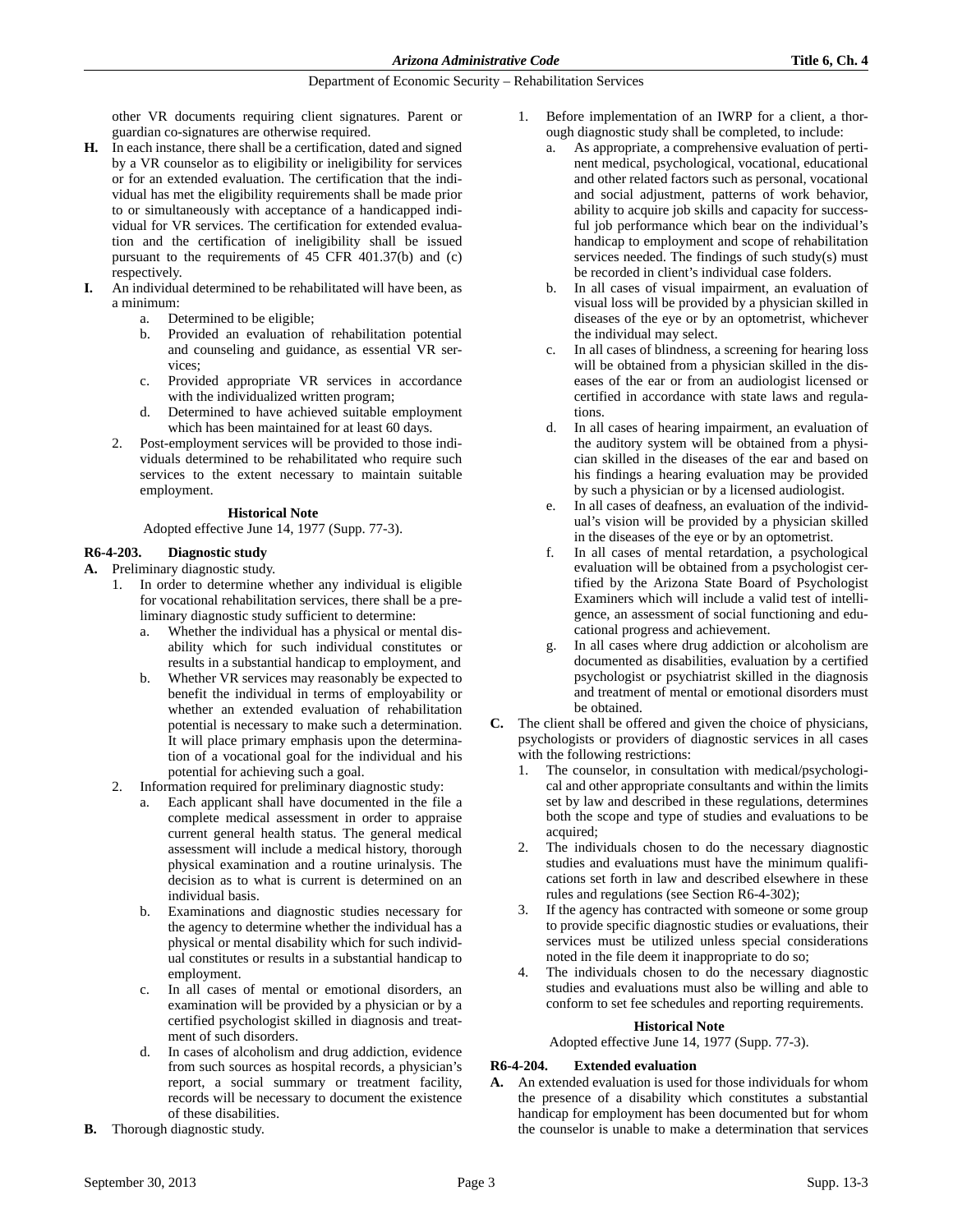might benefit the individual in terms of employability without an extended evaluation to determine rehabilitation potential.

**B.** The full range of VR services will be provided under an IWRP during extended evaluation but for no longer than 18 months and in conformity with 45 CFR 401.36(b) and (c). The individual's progress will be thoroughly assessed as frequently as necessary but at least once every 90 days while services are provided. Periodic reports from those providing services will be considered in this assessment. The extended evaluation will be terminated in accordance with 45 CFR 401.36(e).

### **Historical Note**

### Adopted effective June 14, 1977 (Supp. 77-3).

### **R6-4-205. Individualized written rehabilitation program**

- **A.** An individualized written rehabilitation program will be initiated and continuously developed for each handicapped individual eligible for VR services and each handicapped individual being provided such services under an extended evaluation. All VR services will be provided in accordance with such a program. This program will be developed jointly by the VR counselor and the handicapped individual (or, as appropriate, his parent, guardian or other representative). It will emphasize primarily the determination and achievement of a vocational goal. A copy of the written program, and any amendments thereto, will be provided to the handicapped individual, or as appropriate, his parent, guardian, or other representative.
- **B.** The program shall be initiated after certification of eligibility or certification for extended evaluation. The program will include at least the information described in 45 CFR 401.39(c), as appropriate. The program will be reviewed at least annually, at which time the individual (or, as appropriate, the parent, guardian or other representative) will be afforded opportunity to review the program and if necessary redevelop its terms jointly with the appropriate state agency staff member. When services are to be terminated on the basis of a determination that the individual cannot achieve a vocational goal, the conditions set forth in 45 CFR 401.39 $(e)(1)$  and  $(2)$  will be met. There will be at least an annual review of the ineligibility decision, in which the individual will be given opportunity for full consultation.

### **Historical Note**

Adopted effective June 14, 1977 (Supp. 77-3).

# **R6-4-206. Provision of VR services**

- **A.** Scope and general considerations.
	- 1. Rehabilitation Services Bureau provides all those services included under scope of services outlined in R6-4- 201(A) and for which federal government provides financial participation.
	- 2. No VR services shall be provided to VR personnel or their families without prior review and approval of District VR Program Manager and the Chief of Rehabilitation Services Bureau. All such actions shall also be reviewed by Department of Economic Security administration.
	- 3. Cases and case facts, including the Individualized Written Rehabilitation program, shall be subject to review by VR administrative and consultative personnel.
- **B.** Restoration services.
	- 1. Physical or mental restorative services shall be provided only by individuals specially qualified to provide such services. The agency has established provider standards which are on file with Rehabilitation Services Bureau and available for review to the public on request.
- 2. Any IWRP, Program of Services, which proposes to provide physical or mental restorative services in excess of \$5,000 shall be submitted for review and approval by the District VR Program Manager and consultants, as appropriate.
- 3. Restorative procedures that might be considered investigative, controversial or of high risk to the client shall be subject to approval by Rehabilitation Services Bureau administration.
- 4. A course of physical or mental restoration shall not extend beyond three months without an assessment of documented progress made towards stated goals. Authorization for additional physical or mental restoration shall be predicated upon acceptable progress to date, and the setting of treatment goals for any subsequent course of therapy.
- 5. Authorization for inpatient care at any hospital, rehabilitation center, skilled nursing facility or any other institutions whose primary function it is to provide medical or allied services shall be for a specified period of time. A comprehensive assessment of progress to date and a statement of justification by the treating physician will be required for any extension exceeding 30 days.
- 6. Chronic conditions; e.g., diabetes, epilepsy, which were diagnosed and placed on an effective medical regime before an individual becomes a client shall not become the responsibility of VR. The counselor shall not pay for his ongoing health maintenance costs.

### **C.** Training services.

- 1. Training services shall be provided to prepare an eligible individual with the necessary skills for employment consistent with the rehabilitation goal.
- All training, including OJT's, purchased from private schools or individuals shall be provided under a contract signed by the VR counselor and the trainer or representative of the training institution.
- Training services will be provided to prepare a client for placement at entry level requirements. In the case of higher education, VR will normally conclude sponsorship of training with completion of a bachelor's degree. Consideration will be given to the special needs of a severely disabled individual who may require post-graduate training due to an inability to work at entry level.
- 4. The VR client shall be given his choice of properly licensed private, technical, business and vocational training schools. The counselor, however, shall also consider:
	- a. Relative costs of training;
	- b. Transportation;
	- c. Living arrangements;
	- d. Other factors bearing on the particular client situation.
- 5. VR shall not pay non-resident fees to out-of-state schools if the same training programs are available within the state.
- 6. VR may pay non-resident fees to a local school if required and necessary to carry out an IWRP, Program of Services.
- 7. Training at private, business, technical and vocational schools shall be paid for on a month-to-month basis after the service has been provided. Encumbrances shall be written prior to the provision of training. If a client withdraws from training prior to completion, VR shall pay only for that portion of the training utilized by the client on a prorated basis.
- 8. On-the-job training shall be that training purchased under contract from an employer who provides the individual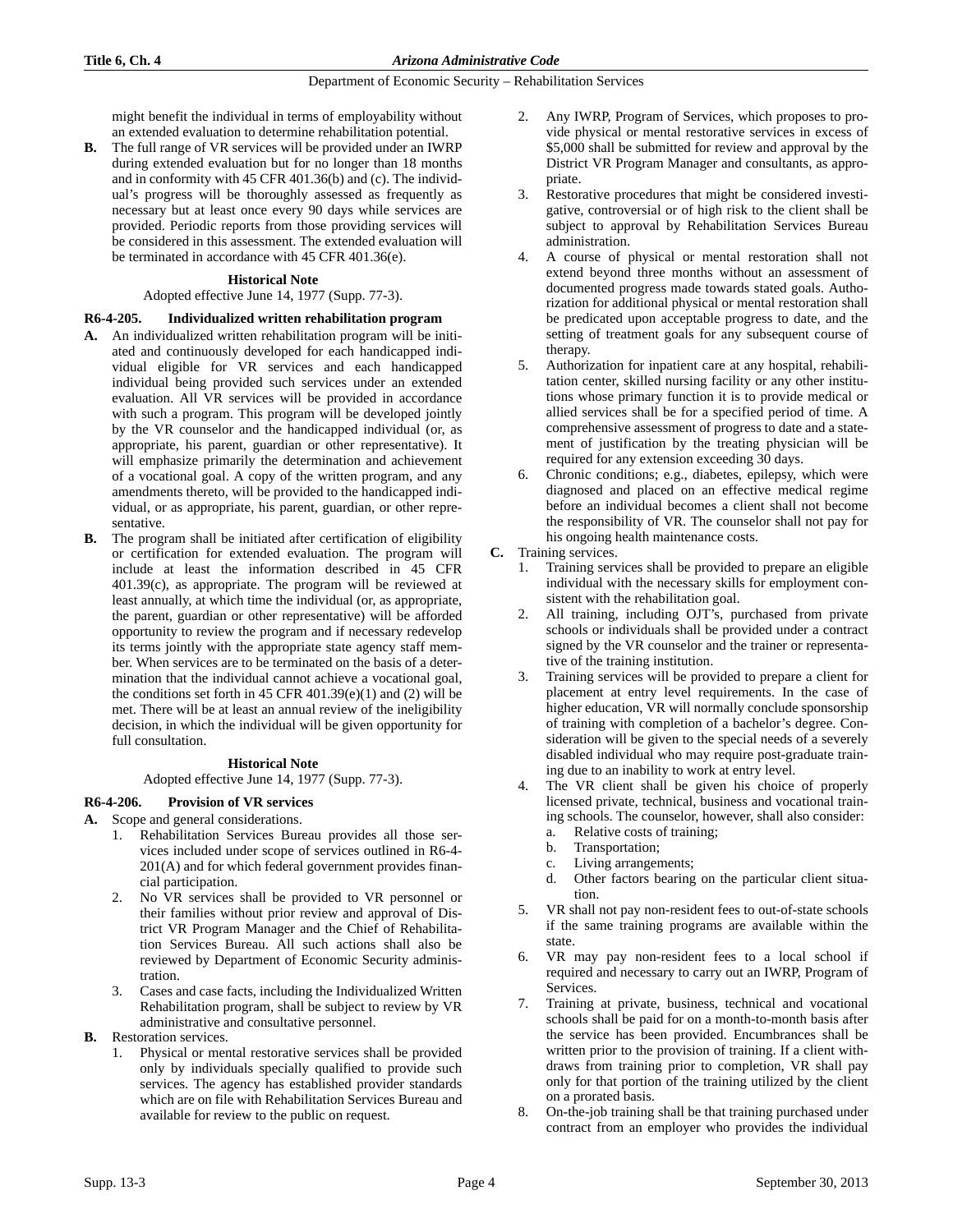training on the job site. Such arrangements may result in an employer/employee relationship subject to wage and hour laws under the Fair Labor Standards Act.

- 9. OJT contracts shall be written only in those instances where the client does not meet the entry and/or production requirements for that job without a period of on-thejob training or unless a period of on-the-job training is necessary to provide an employment opportunity for the individual.
- 10. OJT contracts shall be written only for those occupations in which the client, upon successful completion of the onthe-job training, can reasonably be expected to become employed. OJT contracts shall not be written for:
	- a. Occupations in which commissions provide more than 50% of client's salary;
	- b. Intermittent seasonal occupations;
	- c. Occupations which require licenses such as therapists, teachers, barbers, cosmetologists, nurses, etc.
- 11. Workmen's Compensation Insurance shall be provided by VR for the duration of an OJT contract unless such coverage is provided by the employer.
- 12. Wages to be paid the client upon successful completion of an OJT contract shall be comparable to wages of other employees engaged in similar work and at the same production level.
- 13. An employer may not have more than 25% of his labor force under OJT contracts. If an employer has fewer than four employees, he may be given one OJT contract if he demonstrates the capability of providing the necessary training.
- 14. Payment to the employer under an OJT contract shall never be in excess of 50% of client's wages averaged over the length of the contract.
- 15. All training and adjustment services shall be provided under established standards (see R6-4-302(A) and (B)).

### **D.** Maintenance.

- 1. Maintenance means payments, not exceeding the estimated cost of subsistence and provided at any time from the date of initiation of vocational rehabilitation services through the provision of post-employment services, to cover a handicapped individual's basic living expenses, such as food, shelter, clothing and other subsistence expenses. Maintenance is provided only in order to enable a handicapped individual to derive the benefit of other vocational rehabilitation services being provided.
- 2. General considerations.
	- a. Vocational Rehabilitation is not legally obligated to meet the total costs of living for its clients nor does the budget provide funds to do so. Because of these limitations, maintenance payments are provided only to assist the client with expenses essential to services listed in the client's individualized written rehabilitation program and approved in advance by the Vocational Rehabilitation in an IWRP, Program of Services, except for those maintenance payments necessary to complete diagnostic services.
	- b. Maintenance may not be paid out of SSI/SSDI special funds unless it is to defray extra costs of client living away from home because of participation in a rehabilitation program. If a counselor decides to pay regular maintenance for a client eligible for special funds, but not eligible for maintenance under those funds, maintenance must be paid for out of regular funds and are subject to all regulations set forth in this subsection.
- c. Maintenance checks may be paid directly to the client, to the training agent or to parents or guardian or other representative.
- d. The counselor must monthly review, adjust, as appropriate, and authorize the disbursement of maintenance checks.
- e. The combined total of maintenance plus the client's income will never exceed client's actual client monthly obligations.
- f. Maintenance for a client who must live on campus, in a rehabilitation facility, halfway house, or boarding home may be paid to the college, school or facility directly either for only that portion of maintenance to include room and board or for distribution of total maintenance.
- g. Maintenance may not be provided for clients pursuing academic college level training as a part-time student, as defined by the school, except in the case of an extended evaluation to determine rehabilitation potential and then only after prior supervisory review.
- h. Maintenance may never be provided for the sole purpose of meeting total costs of subsistence for clients or to supplement other resource (AD, SSDI, etc.) deficiencies.
- i. Unusual client circumstances may call for an administrative adjustment by the District VR Program Manager in the rates set on a case-by-case basis.
- 3. Provision of maintenance.
	- a. No economic need criteria apply to maintenance provided while client is receiving diagnostic services regardless of status. Maintenance in this case is only that money necessary to defray costs to client during a period away from the home. The amount of maintenance may never exceed the actual costs incurred by the client as a result of participating in the diagnostic study.
	- b. Maintenance as ongoing payments during an IWRP will never, together with client income, exceed established client monthly obligations.
		- i. All liquid assets must be used first.
		- ii. Once liquid assets have been used, the following procedure is used:
			- (1) If client does not meet the economic need criteria, no maintenance may be provided. When the client does meet the economic need criteria, the counselor must complete the Financial Disclosure Statement and compare client's total income to client's monthly obligations;
			- (2) The counselor may provide maintenance payments necessary to assist client with expenses essential to accomplishing the services listed in the client's IWRP up to documented need; i.e., monthly obligations, but never to exceed the maximum allowed.
	- c. Maintenance payments above the basic rate may be approved by the supervisor when they are provided to meet special client needs which are ongoing but not normally considered as usual subsistence requirements. Such special needs may include special diet, ongoing repair and maintenance of assistive devices, ongoing need for medical supplies such as stump socks, catheters, etc. These needs must be documented and explained on the client's IWRP.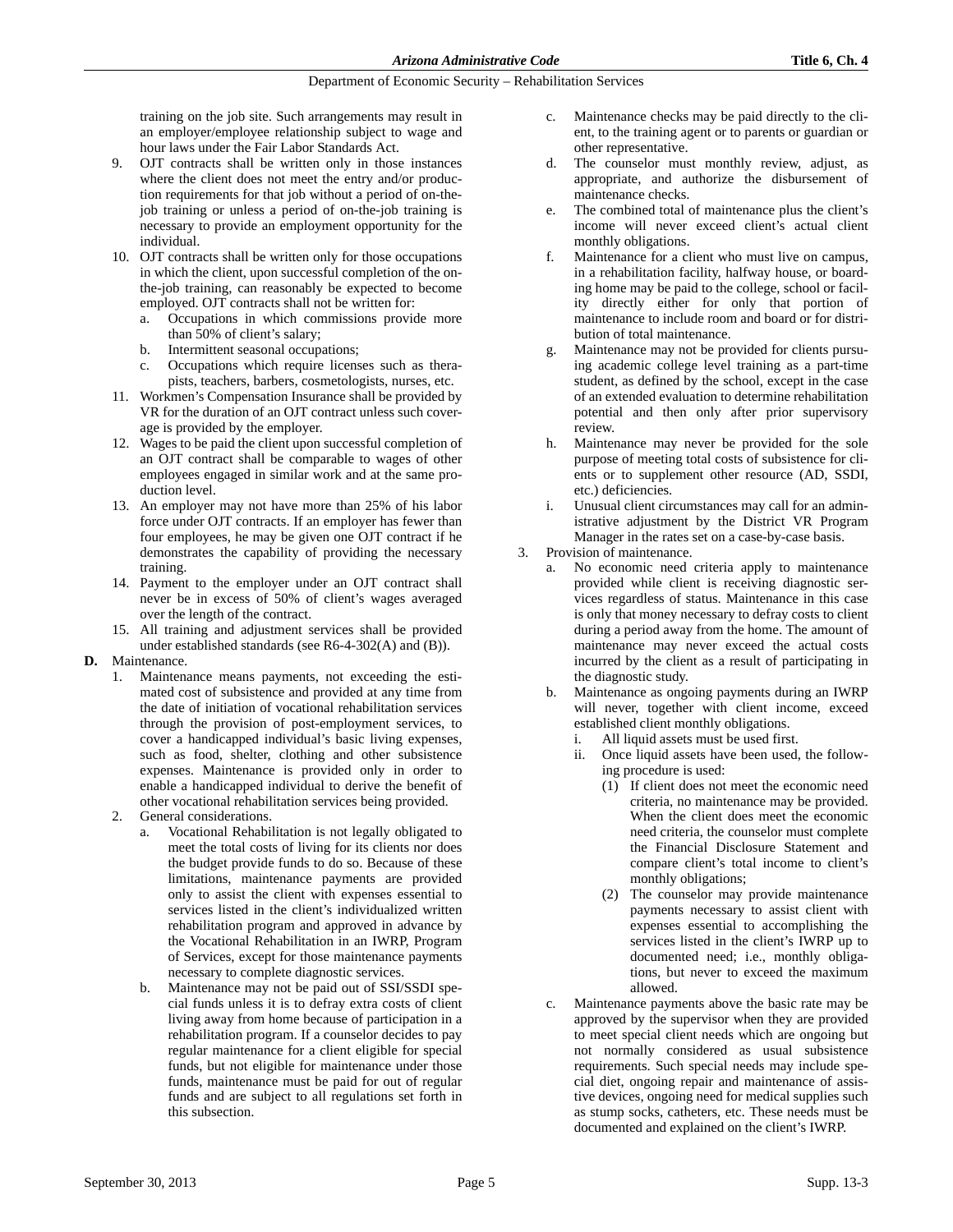- 4. A counselor may pay for a client's attendant care only as necessary while client is engaged in a program of services. Financial need criteria as well as the need to explore and use similar benefits, if available, apply. Vocational Rehabilitation does not accept responsibility for total costs of attendant care. Vocational Rehabilitation will pay for such care within the following guidelines:
	- a. The client must have a doctor's statement regarding the need for and extent of attendant care required.
	- b. For the purpose of computing the amount of Vocational Rehabilitation's contribution, a distinction is made between:
		- i. Training or training-related costs, such as preparation for school, transportation to and from school, assistance while in school.
		- ii. Attendant care not directly related to a specific rehabilitation activity but necessary for health maintenance. Such care can and is often provided by family or friends and should not be paid for by Vocational Rehabilitation unless absolutely necessary, and unless it is a direct cost item to the client.
	- c. Hourly minimum wage shall be paid to attendants; however, Rehabilitation Services Bureau will not contribute more than \$150 monthly for each type of attendant care.
- **E.** Transportation. In providing transportation monies to the VR client, the following rules shall be applied:
	- 1. Client may only be reimbursed for actual costs for transportation and per diem.
	- 2. The counselor shall determine the most economical, yet adequate, mode of transportation available to client.
	- 3. The maximum allowed per diem shall never be more than \$30 a day.
- **F.** Other services.
	- 1. The VR counselor shall not purchase for a client automobiles, trucks or any other self-powered vehicles which require licensing by the state. Included in this prohibition is purchasing or contributing to the cost of those accessories or optional equipment normally available by or through automobile manufacturers or dealers in the purchase of a new vehicle.
	- 2. The VR counselor may purchase assistive devices and modifications designed to allow a handicapped individual to use or operate a vehicle either for a new or used vehicle.
	- 3. The VR counselor may purchase or contribute to the purchase, accessories or optional equipment as well as assistive devices and modifications to used or previously purchased vehicles when such are medically prescribed.

### **Historical Note**

Adopted effective June 14, 1977 (Supp. 77-3).

# **ARTICLE 3. BUSINESS ENTERPRISE PROGRAM**

# **R6-4-301. Definitions**

In this Article the following definitions apply unless the context otherwise requires:

- 1. "Abandoned facility" means a business facility where a BEP operator has failed to open the facility without good cause for 24 hours.
- 2. "Agreement for operation of a vending facility" or "operator's agreement" means the written contract between the Department of Economic Security and a business enterprise program operator that regulates the terms and conditions under which the business enterprise shall be managed.
- 3. "Arizona Participating Operators Committee" or "APOC" means a fully representative committee of blind operators elected biennially by their peers which functions as an integral part of the Business Enterprise Program having active participation in major BEP administrative decisions and policy and program development decisions affecting the overall administration of the state's vending facility program.
- 4. "Business Enterprise Program" or "BEP" means an organizational unit of the Rehabilitation Services Administration within the Department of Economic Security which is the state licensing agency that provides opportunities for legally blind persons to operate merchandising business facilities in public and other property.
- 5. "Business Enterprise Program operator" or "BEP operator" means a licensee who enters into an operator's agreement with the BEP to manage and operate a business facility.
- 6. "Business facility" means a particular place of merchandising identified by the BEP which provides an opportunity to operate a vending facility.
- 7. "Candidate" means a legally blind client receiving vocational rehabilitation services who is referred to the BEP by a vocational rehabilitation counselor for training and placement.
- 8. "Certified trainee" means a legally blind client of the Vocational Rehabilitation Program who has successfully completed training and has been certified by the BEP.
- 9. "Department" means the Arizona Department of Economic Security.
- 10. "Displaced operator" means a licensee who has operated a business facility in Arizona under the provisions of this Article and is not currently assigned to a business facility as a result of a facility or building closure or medical leave.
- 11. "Grantor" means the agency that grants a permit to, or enters into an agreement with, the BEP to provide a satisfactory site for the operation of a business facility.
- 12. "Guaranteed fair minimum of return" means the prevailing federal minimum wage multiplied by a 40-hour work week.
- 13. "Initial probation" means the first six months after an operator assumes management of his first business facility or a higher level business facility during which time the operator's performance is evaluated for permanent status, termination or performance probation.
- 14. "Legally blind person" means a person who, after examination by an ophthalmologist, has been determined to have no vision or acuity or has a central visual acuity of 20/200 or less in the better eye, with the best correction by single magnification, or who has a field defect in which the peripheral field has been contracted to such extent that the widest diameter of visual field subtends an angular distance no greater than 20 degrees.
- 15. "Licensee" means a legally blind person who has been licensed by the Department to operate a business facility.
- 16. "Net proceeds" means the amount remaining after the deduction of business expenses from all income accruing to a BEP operator from the operation of a vending facility.
- 17. "Performance probation" means a period of time not exceeding six months during which a business facility operator who is not on initial probation shall correct documented, unacceptable performance or deficiencies upon written notice by the BEP.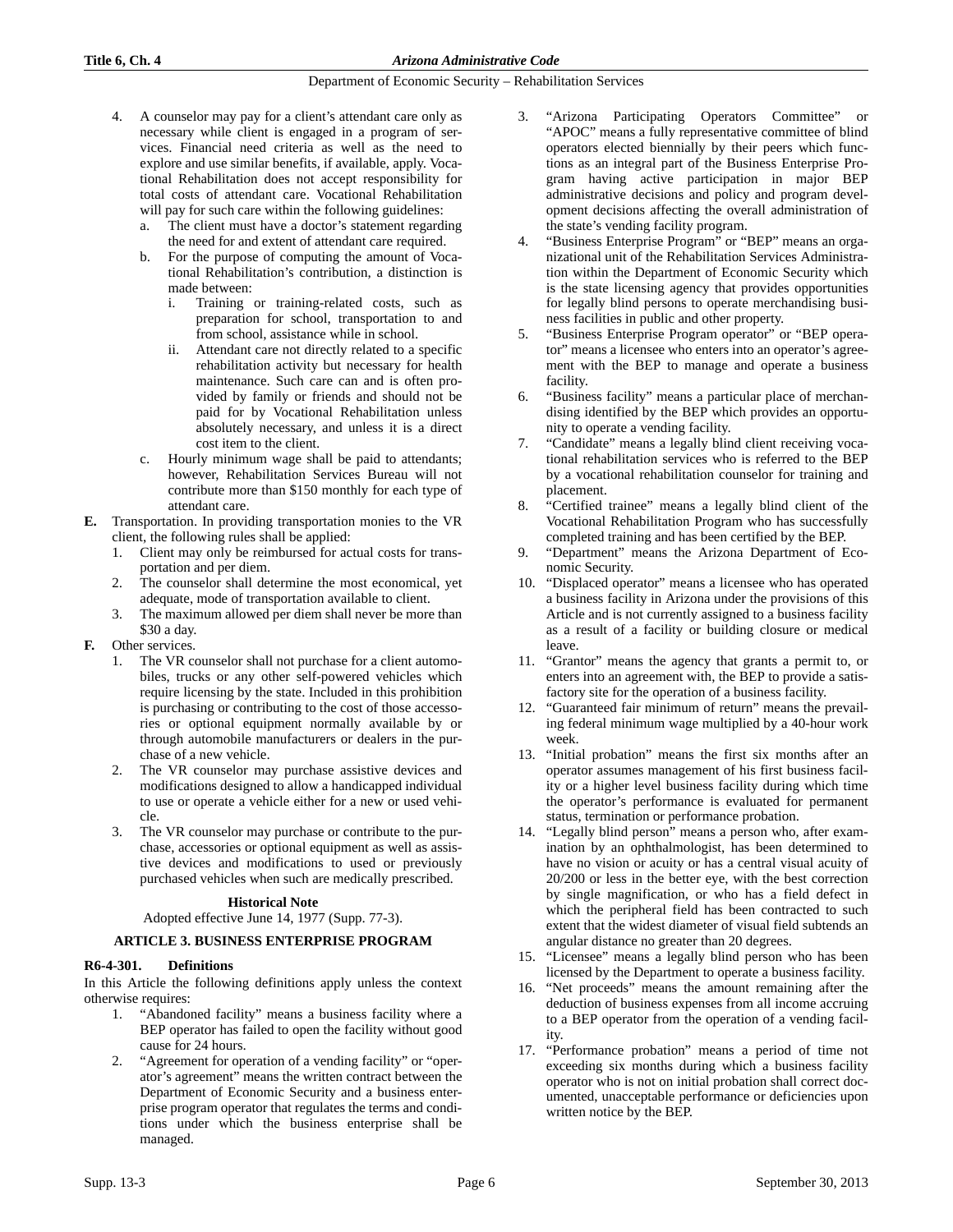- 18. "Rehabilitation Services Administration" or "RSA" means the organizational unit within the Department which is responsible for the administration of the Vocational Rehabilitation Program for the Blind and Visually Impaired.
- 19. "Temporary Business Enterprise Program operator" or "temporary operator" means an individual who contracts with the Department to operate a business facility for a specified period of time and who may or may not be a legally blind person.
- 20. "Trainee" means a candidate who has been accepted into and is receiving training from the BEP prior to placement and licensure.
- 21. "Upward mobility training" means additional training that enhances a BEP operator's work opportunities.
- 22. "Vending facility" means automatic vending machines, cafeterias, snack bars, cart service, shelters, counters, and such other appropriate auxiliary equipment which may be operated by blind licensees, and which is necessary for the sale of newspapers, periodicals, confections, tobacco products, food, beverages, and other articles or services dispensed automatically or manually and prepared on or off the premises in accordance with all applicable health laws, and including the vending or exchange of chances for any lottery authorized by state law and conducted by an agency of a state within such state.
- 23. "Vocational rehabilitation counselor" or "counselor" means the person in the Vocational Rehabilitation Program (VR) who determines the appropriateness of its clients for referral to the BEP.

### **Historical Note**

Former Section R6-4-301 renumbered to R6-4-401, new R6-4-301 adopted effective May 7, 1990 (Supp. 90-2).

### **R6-4-302. Participating business facilities**

- **A.** The Business Enterprise Program (BEP) shall conduct surveys of public or other properties upon written request of the owner or management or as determined necessary by the Department to determine merchandising opportunities for licensees. The survey shall include the following information:
	- 1. Identification of location and nature of site and contact person.
	- 2. Demographics of site to include building population, work hours, nature of work, salary range, and locally, other selling locations, existing merchandise and vending machines.
	- 3. The proposed business recommended by BEP, including suggested merchandise, number of employees, anticipated volume, hours of operation and current purchasing patterns.
- **B.** The BEP shall, following consultation with APOC, determine through these surveys if a public or other property meets the requirements for a satisfactory site for a merchandising business.
- **C.** If a surveyed property meets the requirements as a satisfactory site for a merchandising business, a written agreement shall be entered into between the Department and the grantor.
- **D.** The BEP shall provide each business facility with suitable equipment, adequate initial stock, utensils, and cash necessary for the establishment and operation of the facility. The operator shall return the equipment, stock, utensils and cash upon surrender of the facility.
- **E.** Unless otherwise agreed, the BEP shall maintain all business facility equipment in good repair and shall replace worn-out or obsolete equipment to assure the continued operation of the facility.

**F.** Title to the BEP-purchased equipment and stock shall remain with the BEP until disposed of in accordance with law. When title to the equipment and stock is vested in the BEP operator, procedures and responsibility for providing the necessary maintenance or replacement shall be prescribed by the BEP in the operator's agreement.

### **Historical Note**

Former Section R6-4-302 renumbered to R6-4-402, new R6-4-302 adopted effective May 7, 1990 (Supp. 90-2).

### **R6-4-303. Referral for the business enterprise program; qualifications of candidate**

- **A.** A client of the Department's Vocational Rehabilitation Program who expresses interest in participating in the BEP program shall be referred to the BEP by a vocational rehabilitation counselor when it is determined that referral is appropriate following medical and vocational assessments, consultation with the client, and completion of an application packet.
- **B.** As a part of referral each client shall complete an application on a form prescribed by the BEP which shall include the following:
	- 1. Identifying information including name, address, telephone number and date of birth.
	- 2. Medical information including visual acuity and diagnosis.
	- 3. Education and work experience.
	- 4. Mobility and communication functioning levels.
- **C.** The counselor shall attach the following to the application if applicable:
	- 1. Vocational assessments.
	- 2. Psychological evaluation.
- **D.** The counselor shall also determine and document that the client is
	- 1. Legally blind,
	- 2. At least 18 years old,
	- 3. A citizen of the United States,
	- 4. Able to function independently in business to the degree that the client's needs have been addressed by VR,
	- 5. Medically stable with all necessary physical restoration services completed.
- **E.** BEP shall review application packets for completeness and shall return incomplete packets to VR.
- **F.** Completed packets shall be referred to the screening committee.

### **Historical Note**

Former Section R6-4-303 renumbered to R6-4-403, new R6-4-303 adopted effective May 7, 1990 (Supp. 90-2).

### **R6-4-304. Screening for acceptance into initial training**

- **A.** The screening of a candidate shall be conducted by a committee which shall consist of:
	- 1. Two voting BEP staff members.
	- 2. Two voting BEP operators appointed by the chairman of the Arizona Participating Operators' Committee (APOC).
	- The BEP supervisor shall act as the chairman of the committee. He shall vote only in the event of a tie. The committee chairman shall consult with the chairman of APOC before casting his vote.
	- 4. The referring vocational rehabilitation counselor, who shall have no vote.
- **B.** The screening shall consist of a review of the candidate's case history and an interview with the candidate relating to voluntary participation in the BEP program and the candidate's job qualifications. The committee shall then vote to accept into training, or reject the candidate and return to VR for further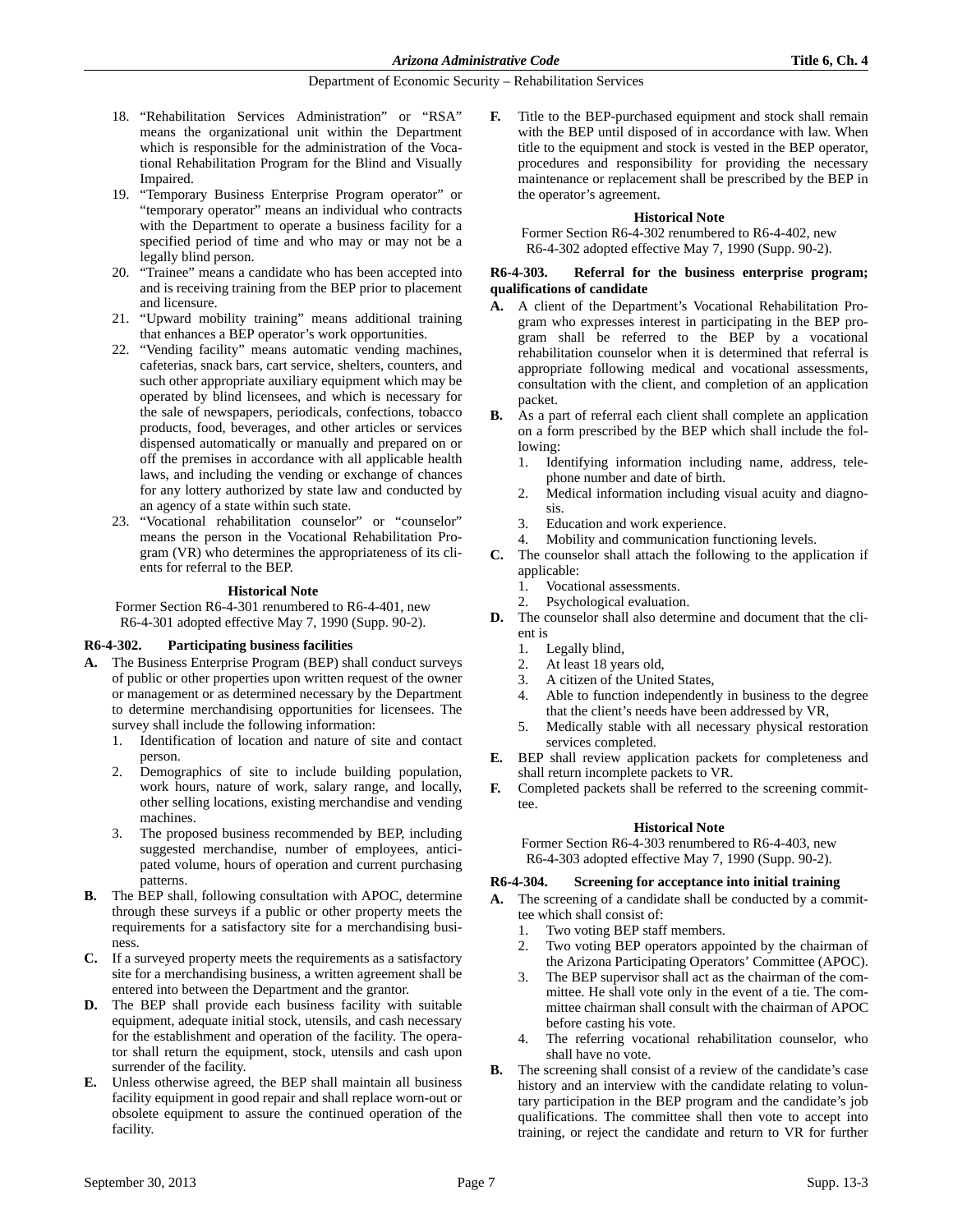services as appropriate to assist the candidate in meeting the program criteria.

**C.** The determination of the screening committee shall be provided to the candidate in writing. In the event of rejection the determination shall contain the reasons for the determination, recommendations for remedying any deficiencies, and provide notice of the right to appeal.

### **Historical Note**

Former Section R6-4-304 renumbered to R6-4-404, new R6-4-304 adopted effective May 7, 1990 (Supp. 90-2).

### **R6-4-305. Initial training**

- **A.** Once accepted into training, a candidate shall be trained for one or more of the three levels of business facility operations, beginning with level one. The course content, objectives and length of training shall be developed for each level by the BEP with the active participation of APOC. Only upon satisfactory completion of the level and granting of a certificate for that level shall the trainee be permitted to proceed to the next higher level.
- **B.** At level one, training shall cover business facilities, such as snack bars, vending banks, and gift shops at which food is not prepared, and shall orient the trainee to basic business and merchandising principles, the parameters of the BEP program, and the applicable provisions of federal regulations and state law. On-the-job training shall also be provided in existing business facilities of this type.
- **C.** At level two, training shall cover business facilities such as coffee shops at which limited food preparation occurs. On-thejob training shall be provided at appropriate, existing, level two facilities.
- **D.** At level three, training shall cover cafeterias providing a variety of prepared foods and beverages. On-the-job training shall be provided at appropriate, existing, level three facilities.
- **E.** With respect to completion of each level:
	- 1. If a trainee misses five days or more of training without good cause whether consecutive or not, he shall be terminated. Good cause shall mean temporary illness of the trainee or family crisis.
	- 2. If, during training or following completion of any level of training, it becomes apparent that the trainee lacks sufficient skills, knowledge, experience, health or other abilities, the BEP shall review the case, consult with the counselor, APOC, and the trainee, and either:
		- Revise the training plan as needed; or
		- b. Terminate the training and return the trainee to VR for further services as appropriate.
	- 3. A trainee who satisfactorily completes a level of training shall be certified by the BEP. The term of the certificate shall be indefinite except as addressed in subsection (G).
- **F.** A determination to terminate shall be provided to the trainee in writing and shall state the reasons for the determination, recommendations for remedying any deficiencies, and notice of the right to appeal.
- **G.** Any trainee who is not placed in a business facility within 12 months of the date of certification shall receive appropriate training, following an evaluation of proficiency, in order to maintain certification.
- **H.** Operators licensed as of the date of the adoption of these rules shall be exempted from the initial training required for their current level of facility operation.

### **Historical Note**

Former Section R6-4-305 renumbered to R6-4-405, new R6-4-305 adopted effective May 7, 1990 (Supp. 90-2).

### **R6-4-306. Remedial training**

- **A.** When the BEP determines that remedial training is required to correct identified problems or deficiencies to assist a BEP operator, it shall develop a specialized program with the active participation of APOC to address those concerns. The BEP operator may be placed on performance probation pursuant to R6-4-315 pending satisfactory completion of the remedial training.
- **B.** Any BEP operator who has surrendered his license for a period exceeding 12 months and wishes to return to the BEP shall be evaluated by the BEP, in consultation with APOC, to determine the level for which he shall be certified or any remedial training needed.

### **Historical Note**

Adopted effective May 7, 1990 (Supp. 90-2).

### **R6-4-307. Upward mobility training**

- **A.** At least once a year the BEP shall offer special training programs to BEP operators which shall be developed with the active participation of APOC and shall include education in new program developments or business and merchandising techniques and additional training to improve work performance.
- **B.** BEP shall offer training to operators for promotion opportunities pursuant to R6-4-305(A).

### **Historical Note**

### Adopted effective May 7, 1990 (Supp. 90-2).

# **R6-4-308. Qualifications for placement in a business facility**

**A.** When a business facility becomes available the BEP shall:

- 1. Notify each BEP operator and certified trainee in writing of the opportunity to request placement in a location by filing an application. The notice shall be mailed at least 15 calendar days prior to the announced closure of the filing period;
- 2. Accept any timely filed written application which contains a statement of interest in placement in the facility.
- **B.** A qualifications committee shall consider each applicant's record on file with the BEP, together with the application and any supporting documents. The committee shall be comprised of:
	- 1. Two voting BEP staff members.
	- 2. Two voting BEP operators appointed by the chairman of APOC.
	- 3. The BEP supervisor shall act as the chairman of the committee. He shall vote only in the event of a tie. The committee chairman shall consult with the chairman of APOC before casting his vote.
- **C.** Qualifications of a BEP operator or a certified trainee for placement in a business facility shall be determined based upon:
	- 1. For a BEP operator:
		- a. Compliance with the BEP operator's agreement and with the provisions of this Article.
		- b. The existence of no more than two substantiated customer complaints during the prior six month period. Only written and signed complaints shall be considered.
		- c. Maintenance of a level of inventory adequate for the location in which the operator is currently placed.
		- d. Degree of profitability of a facility under the operator's management.
		- e. Involvement of the operator in training and seminars.
		- f. Attendance at the last all operators meeting.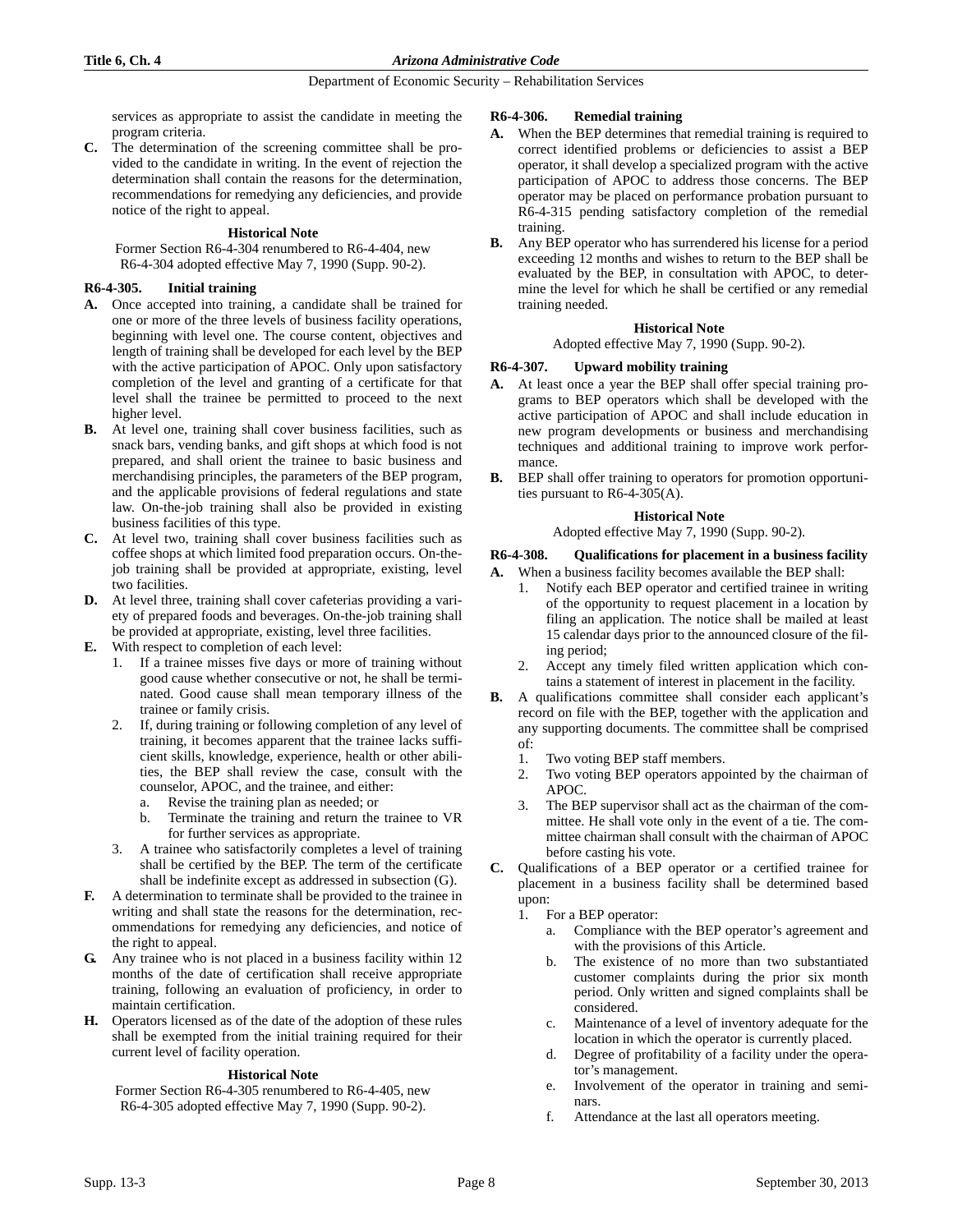- 2. For a certified trainee: relevant knowledge, skill, training, prior experience or education, and the performance of the individual during training.
- **D.** The committee shall make its determination by majority vote within 30 calendar days from the closure of the filing period.
- **E.** Each applicant shall be notified by the BEP within seven calendar days of the committee's determination. For those applicants found disqualified, the notification shall be in writing and shall include the reasons for the disqualification, and notice of the right to appeal.

### **Historical Note**

### Adopted effective May 7, 1990 (Supp. 90-2).

# **R6-4-309. Selection for placement in a business facility**

- **A.** Those BEP operators and certified trainees who qualify shall be considered for placement in a facility by a selection committee which shall consist of:
	- 1. Two voting BEP staff members.
	- 2. Two voting BEP operators appointed by the chairman of the Arizona Participating Operators' Committee (APOC).
	- 3. The BEP supervisor shall act as the chairman of the committee. He shall vote only in the event of a tie. The committee chairman shall consult with the chairman of APOC before casting his vote.
	- 4. The grantor, who may attend the meeting but shall not vote.
- **B.** Selection shall be based upon the applicant's qualifications as well as upon an interview with each candidate on factors related to the work including demonstrated management skills, ability to handle increased responsibilities, and any past comparable work experience. In addition, the committee shall consider applications in the following order from the highest priority for placement to the lowest:
	- 1. Any displaced operator who managed a business facility at a comparable level.
	- 2. Any BEP operator who is no longer on initial probation.
	- 3. Any BEP operator who is on initial probation.
	- 4. Any trainee certified for the level of the available facility.
- **C.** If no qualifying applicant can be recommended for placement, a temporary operator shall be placed by the BEP pursuant to R6-4-313.
- **D.** Applicants shall be notified of the decision by the BEP within seven calendar days of approval of the selection. Those applicants who have not been selected shall be notified in writing of the reasons for the rejection and notice of right to appeal.
- **E.** If the facility becomes available again within 30 calendar days of selection, or if the selected operator refuses the placement, the Supervisor of the BEP shall request another selection from the committee within the order of priority.

### **Historical Note**

### Adopted effective May 7, 1990 (Supp. 90-2).

### **R6-4-310. Refusal of placement in a facility**

- **A.** Any BEP operator, certified trainee or displaced operator who applies and is selected for placement in a business facility and then refuses the placement without good cause shall not be considered for any new placement for 90 calendar days.
- **B.** For purposes of this Section good cause shall include temporary illness of the individual, family crisis, or a facility location that is inaccessible by public transportation.

### **Historical Note**

Adopted effective May 7, 1990 (Supp. 90-2).

### **R6-4-311. Licensure**

- **A.** A BEP business facility shall be operated only by a licensed BEP operator with the exception of a temporary operator pursuant to R6-4-313.
- **B.** Once a person is selected for placement in a business facility, a license shall be issued to that person by the Department which shall remain in effect unless revoked or surrendered by the BEP operator. The license shall specify the name of the BEP operator, the level of the business facility for which the license is issued, issuance date, the signature of the authorized Department representative and contain a warning that the license shall not be transferred.

### **Historical Note**

#### Adopted effective May 7, 1990 (Supp. 90-2).

# **R6-4-312. Operator's agreement**

A standard operator's agreement shall be developed by the BEP in active participation with APOC. A new standard operator's agreement shall not be adopted before APOC has an opportunity to present the proposed agreement to the operators for input at an all operators meeting, following which additional discussions between BEP and APOC shall be conducted if needed. A BEP facility shall be operated only by a person who has executed an agreement for operation of a business facility with the Department.

### **Historical Note**

#### Adopted effective May 7, 1990 (Supp. 90-2).

### **R6-4-313. Temporary operator**

- **A.** A temporary Business Enterprise Program operator shall be recruited for placement in a business facility by the BEP, after consultation with the chairman of APOC, for a six-month period:
	- 1. When a facility is abandoned; or
	- 2. In the event no qualified legally blind person applies for assignment to a business facility; or
	- 3. In an emergency.
- **B.** The placement of a temporary operator may be extended on a monthly basis until such time as a qualified legally blind person is available.
- **C.** The BEP shall consider placement of a temporary operator in the following order from the highest priority to the lowest:
	- 1. A displaced operator who managed a business facility at a comparable level.
	- 2. A certified trainee for a comparable level who is not currently operating a business facility.
	- 3. An operator who is currently managing a business facility at a comparable level.
	- 4. A displaced operator who managed a business facility at a lower level.
	- 5. A certified trainee for a lower level who is not currently operating a business facility.
	- 6. A vocational rehabilitation client who is a legally blind person.
	- 7. A vocational rehabilitation client who is visually impaired.
	- 8. A vocational rehabilitation client with a disability other than visual.
	- 9. Any other person.

# **Historical Note**

### Adopted effective May 7, 1990 (Supp. 90-2).

### **R6-4-314. Initial probation**

**A.** A BEP operator who is placed in his first business facility or in a higher level business facility shall be placed on initial probation for six months to assure compliance with the operator's agreement, the provisions of this Article, and applicable law.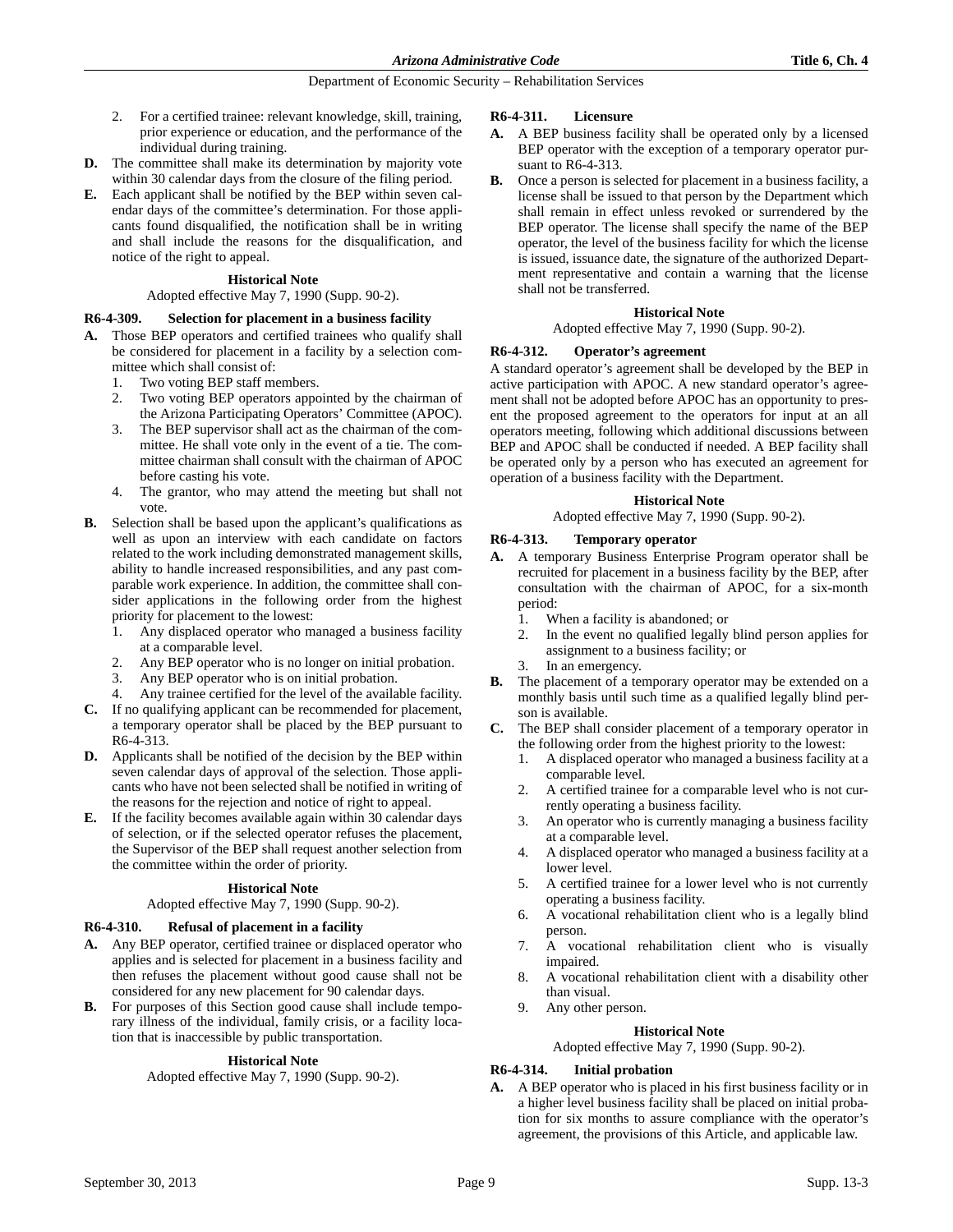- **B.** During the probationary period, the BEP shall conduct unannounced onsite inspections at least twice monthly. Upon the inspector's arrival, the operator shall be notified.
- **C.** At the conclusion of each site inspection, a facility inspection report shall be completed which identifies the conditions found, any deficiencies requiring corrective action, and which contains a statement of the required standard and any recommendation to bring the operator into compliance. The inspection report shall be read to the operator who, after signing the report, shall receive a copy.
- **D.** At the end of the six-month period, the BEP, following consultation with APOC, shall notify the operator in writing of either satisfactory completion of probation, of placement on performance probation or termination of the operator's agreement.

### **Historical Note**

Adopted effective May 7, 1990 (Supp. 90-2).

### **R6-4-315. Performance probation**

- **A.** When the operation of a business facility is adversely affected by the deteriorated performance of the BEP operator, the operator shall be placed on performance probation by the BEP, following prior notification to the APOC chairman, for no longer than six months.
- **B.** Deficiencies shall be identified as follows:
	- 1. By a substantiated, written and signed complaint from any member of the public which has been filed with the Department; or
	- By the BEP during onsite inspections.
- **C.** An operator shall be given written notice of placement on performance probation by certified mail, return receipt requested, or in person. The notice shall state the grounds for the action and shall refer to any applicable agreement sections or legal provisions. It shall identify the corrective action to be taken, the length of the probation, the consequences of failure to timely complete the corrective action, and notice of right to appeal.
- **D.** At the end of the performance probation period:
	- 1. If the required corrective actions have been taken by the BEP operator, written notice of satisfactory completion and lifting of probation shall be immediately issued by the Department;
	- 2. If the required corrective actions have not been taken by the BEP operator, the Department, following notification to the APOC chairman, shall terminate the operator's agreement.

### **Historical Note**

#### Adopted effective May 7, 1990 (Supp. 90-2).

### **R6-4-316. Continuing inspections of business facilities**

The Department shall conduct inspections for the health, safety and welfare of the public, with or without notice, throughout the existence of an operator's agreement, and shall take any appropriate action to assure the operator's compliance with the operator's agreement, this Article, and applicable law.

### **Historical Note**

Adopted effective May 7, 1990 (Supp. 90-2).

### **R6-4-317. Exchange of business facilities prohibited**

There shall be no exchange of business facilities between BEP operators. Any placement in a facility shall be made pursuant to this Article.

### **Historical Note**

Adopted effective May 7, 1990 (Supp. 90-2).

### **R6-4-318. Termination of operator's agreement**

- **A.** An agreement for operation of a business facility shall be terminated:
	- 1. Under the terms of the agreement,
	- 2. By failure to meet conditions of initial or performance probation,
	- 3. Upon revocation or surrender of a license,
	- 4. Upon termination of the grantor agreement,
	- 5. When the BEP operator abandons the facility.
- **B.** The BEP operator shall be given written notice by the BEP, following notification to the APOC chairman, of termination of the operator's agreement. The notice shall be by certified mail, return receipt requested, or in person and shall state the grounds for the action, refer to any applicable provision of law or agreement, and advise the operator of the right to appeal.
- **C.** Upon termination of an operator's agreement, the BEP shall reconcile all records and inventoried items for which the operator was responsible. The report of the reconciliation shall be transmitted in writing to the BEP operator or his estate within 90 calendar days from termination of the operator's agreement and shall include notice of the right to appeal.
- **D.** Termination of the agreement shall not relieve the operator of any business obligations existing as of that date.

#### **Historical Note**

Adopted effective May 7, 1990 (Supp. 90-2).

### **R6-4-319. Revocation of license**

- **A.** The following shall be grounds for the revocation of a BEP operator's license:
	- 1. The operator is not in compliance with the requirements of this Article, contractual agreements or any applicable federal or state statute or rule.
	- 2. There is a deliberate material misrepresentation to the Department by the operator relating to the BEP.
	- 3. The operator uses alcoholic beverages or illegal drugs while engaged in the operation of the business facility or operates the business facility while under their influence.
	- 4. The operator neglects or refuses to timely provide information, including reports, and to timely transmit assessments required by this Article.
	- 5. The operator abandons the business facility or fails without just cause to open the facility for business at the scheduled hours without prior notice to the BEP.
	- 6. The operator is convicted of a felony while participating in the program.
	- 7. The operator no longer meets the qualifications for participation in the BEP due to:
		- a. Improvement of vision to the degree that he is no longer a legally blind person,
		- b. Change of citizenship from the United States,
		- c. Inability to meet the physical or emotional demands of operating a business facility following evaluation by the BEP.
- **B.** The BEP operator shall be given written notice, following notification to the APOC chairman, of the Department's revocation by certified mail, return receipt requested, or in person. The notice shall state the grounds for the action and shall refer to any applicable provision of law, rule or agreement, and it shall advise the operator of the right to appeal.
- **C.** The revocation of an operator's license shall not relieve the operator of any business obligations existing as of that date.

### **Historical Note**

Adopted effective May 7, 1990 (Supp. 90-2).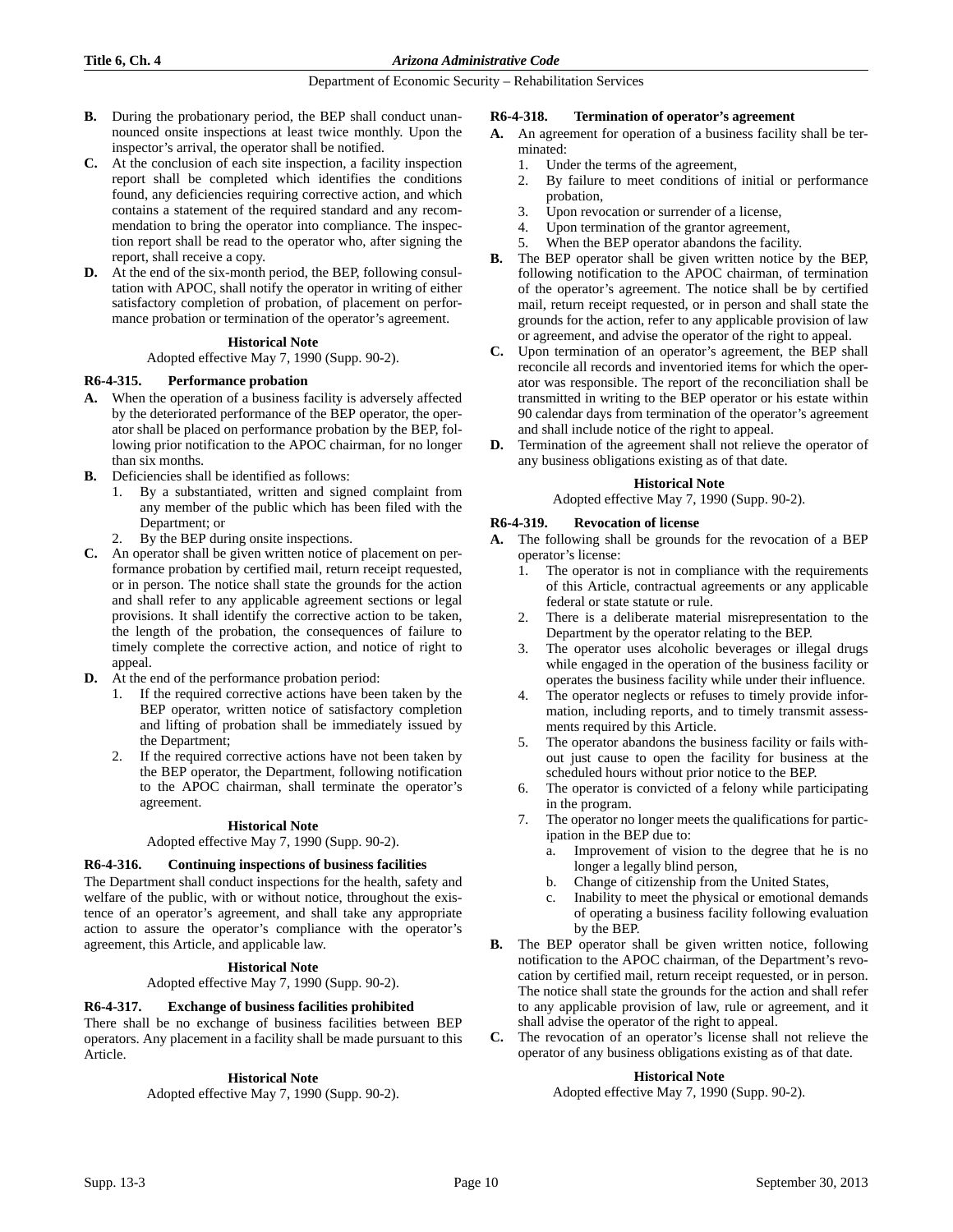#### **R6-4-320. State committee of blind vendors**

- **A.** In Arizona, the Arizona Participating Operators Committee (APOC) shall be the state committee of blind vendors which shall actively participate in the Business Enterprise Program as provided below and elsewhere in this Article.
- **B.** APOC shall enact bylaws consistent with this Article and any applicable regulatory or statutory provisions and provide BEP with a copy.
- **C.** In fulfilling its ultimate responsibility for the administration and operation of all aspects of the Business Enterprise Program, the Department shall assure that APOC shall actively participate in the BEP through the following:
	- 1. The rulemaking procedures outlined in A.R.S. § 41-1001 and following.
	- The receipt and transmittal to the BEP of grievances filed in writing with APOC at the request of BEP operators, and at the discretion of the BEP operator, the appearance of a member of APOC as his representative at any hearing within the Department pursuant to this Article.
	- The review, consideration and involvement in the program's decision making through membership on committees established by this Article.
	- 4. By working with the BEP to establish training curricula and by serving as lecturers, faculty members, or in other roles at such training.
	- 5. In addition, the BEP shall consult with APOC when advice and counsel may be of assistance to the program and Arizona's BEP operators.

### **Historical Note**

Adopted effective May 7, 1990 (Supp. 90-2).

### **R6-4-321. Assessment against net proceeds of operators**

**A.** The BEP shall set aside funds from the net proceeds of the operation of a business facility based on a monthly assessment schedule determined after consultation with APOC and approved by the Secretary of the U.S. Department of Education. The currently approved monthly assessment schedule is:

| Net Proceeds       | <b>Assessment Schedule</b> |
|--------------------|----------------------------|
| <b>First \$400</b> | 2%                         |
| \$401-\$500        | \$8.00 plus 5%             |
| \$501-\$600        | \$13.00 plus 10%           |
| \$601-\$700        | \$23.00 plus 15%           |
| \$701 and over     | \$38.00 plus 20%           |

**B.** The funds set aside from the operator's monthly assessment shall be used only for the purposes stated in 34 CFR 395.9(b) (July 1, 1988), incorporated by reference and on file with the Office of the Secretary of State.

### **Historical Note**

Adopted effective May 7, 1990 (Supp. 90-2).

### **R6-4-322. Guaranteed fair minimum of return**

**A.** A guaranteed fair minimum of return shall be granted to a BEP operator by the BEP if the net proceeds over three consecutive months average less than the prevailing federal minimum wage and if the reason for the low net proceeds is beyond the control of the operator as determined by the BEP, following consultation with APOC. The need for a guaranteed fair minimum of return may be reflected in the monthly operator's report pursuant to R6-4-324(B) or may be requested by the BEP operator.

- **B.** The BEP shall notify the BEP operator of approval or denial of the request for a fair minimum of return within 15 calendar days of the operator's request.
- **C.** Any denial by the BEP of a guaranteed fair minimum of return to a BEP operator shall be reduced to writing and issued by certified mail, return receipt requested, or in person and shall include the reasons for the determination and notice of the right to appeal.

### **Historical Note**

Adopted effective May 7, 1990 (Supp. 90-2).

### **R6-4-323. Distribution and use of federal unassigned vending machine income**

Federal unassigned vending machine income shall be used for BEP operator benefits as determined by a majority vote of all BEP operators in the state at an all operator's meeting, and as limited by 34 CFR 395.8 (July 1, 1988), incorporated by reference and on file with the Office of the Secretary of State. Any federal unassigned vending machine income not necessary for such purposes shall be used by the BEP for the maintenance and replacement of equipment, the purchase of new equipment, management services, and assuring a fair minimum of return to vendors.

### **Historical Note**

Adopted effective May 7, 1990 (Supp. 90-2).

#### **R6-4-324. Reports and recordkeeping; access to information**

- **A.** The BEP operator shall maintain financial records of all operations in accordance with generally accepted accounting principles. These records shall be available for inspection by the Department and shall be retained by the operator at least five years unless involved in an audit by the Department. In case of an audit the records shall be retained until the audit is closed and any appeals finalized.
- **B.** Each BEP operator shall submit to the Department a monthly operator's report by the date posted on the monthly billing statement issued by BEP to each operator. The operator's report shall be on a form prescribed by the Department, in consultation with APOC, and shall include the following information:
	- 1. Gross sales which shall include the total of all sales of goods plus vending machine income.
	- 2. Allowable business expenses.
	- 3. Net profit.
	- 4. Amount of monthly assessment.
- **C.** Monthly assessments which are due and owing to the Department shall accompany the monthly operator's report in the form of a personal check if an insufficient funds check has not been submitted in the preceding 12 months, otherwise by certified check or money order.
- **D.** Each BEP operator shall submit to the Department an annual inventory report which shall be on a form prescribed by the Department.
- **E.** Each BEP operator shall furnish copies of any records and accounts pertaining to the operation of a business facility requested by the Department.

### **Historical Note**

Adopted effective May 7, 1990 (Supp. 90-2).

### **R6-4-325. Appeals**

**A.** A BEP candidate, trainee, or operator adversely affected by any decision made by the BEP shall have recourse to an administrative review and fair hearing pursuant to R6-4-404 except that, for a BEP candidate or trainee, the decision of a hearing officer may be reviewed by the Department in accordance with 34 CFR 361.48(c)(2)(iv) (July 1, 1988), incorpo-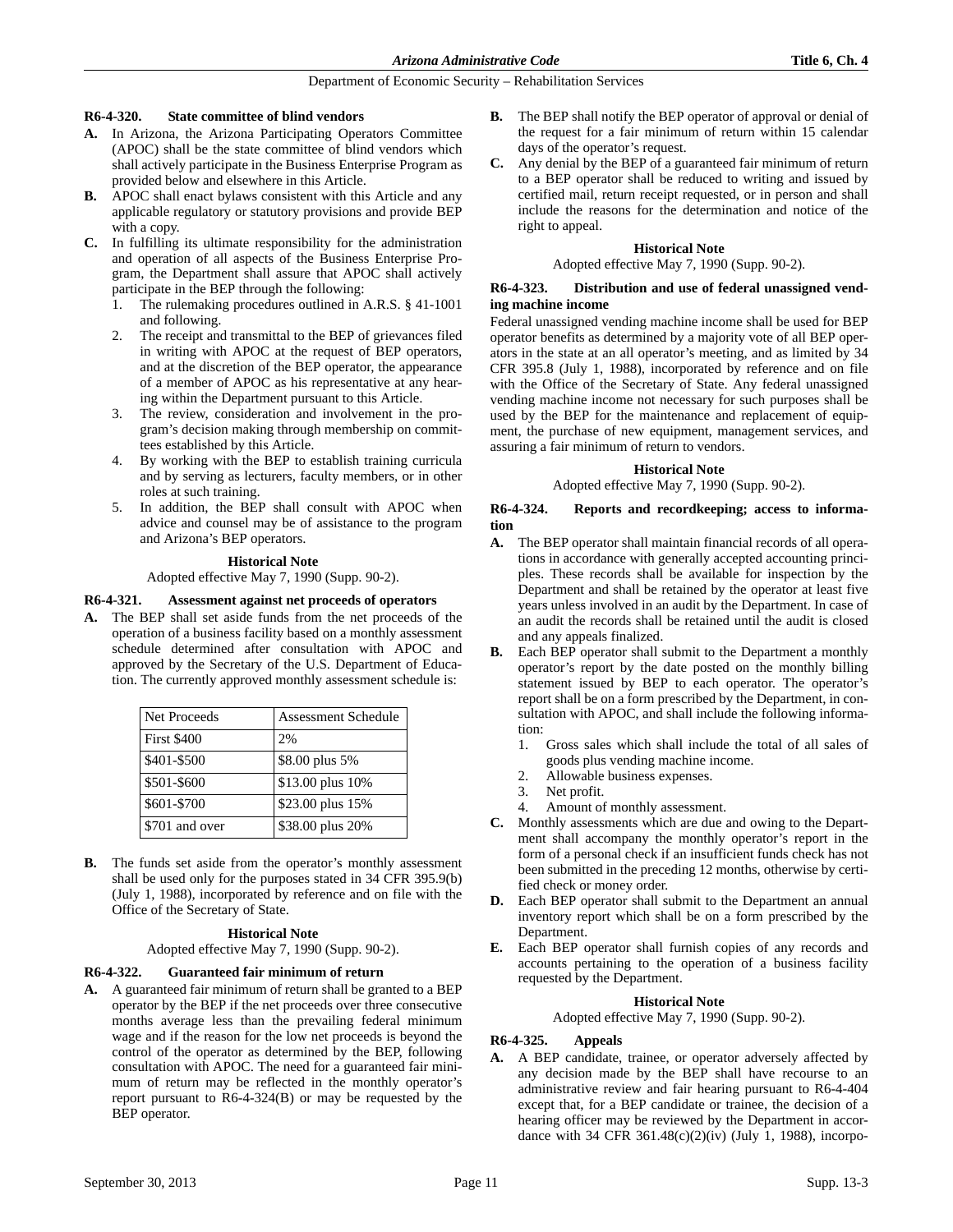rated by reference and on file with the Office of the Secretary of State. The decision of the hearing officer shall be final 20 days from the mailing of the hearing officer's decision if no further action is taken by the Department. For a BEP candidate or trainee, a final decision may be appealed through judicial review pursuant to A.R.S. § 12-901 et seq.

**B.** A final decision of the Department may be appealed by a BEP operator either through judicial review pursuant to A.R.S. § 12-901 et seq. or through the Secretary of the U.S. Department of Education pursuant to 34 CFR 395.13 (July 1, 1988), incorporated by reference and on file with the Office of the Secretary of State.

### **Historical Note**

### Adopted effective May 7, 1990 (Supp. 90-2).

# **ARTICLE 4. OTHER RULES AND PROVISIONS THAT RELATE TO PROVIDING SERVICES TO INDIVIDUALS**

*This Article contains the rules related to the provision of services to individuals under the state/federal Vocational Rehabilitation program but are more general in scope than Article 2.*

### **R6-4-401. Order of selection**

- **A.** The order of selection is an organized, equitable method for serving selected groups of handicapped individuals in their order of priority if all eligible individuals who apply cannot be served.
- **B.** The state agency shall maintain the following order of selection:
	- 1. The severely handicapped (as defined by R.S.A. Chapter 3005.00, Statistical Reporting System);
	- 2. The disabled public assistance recipients;
	- 3. The deaf-blind. This target group population is comprised of those handicapped individuals who are:
		- a. Visually impaired within the definition used by SBS for eligibility for Vocational Rehabilitation services;
		- b. Deaf to the extent that the individual is not able to hear normal speech with or without amplification or not expected to be able to do so in the near future as a result of a progressive disease process; and
		- c. Who need services not available traditionally in programs serving either one or the other of disability groups alone.
	- 4. The developmentally disabled.
		- a. The term "developmental disability" means a disability of a person which:
			- i. Is attributable to mental retardation, cerebral palsy, epilepsy or autism;
			- ii. Is attributable to any other condition of a person found to be closely related to mental retardation because such condition results in similar impairment of general intellectual functioning or adaptive behavior to that of mentally retarded persons or requires treatment and services similar to those required for such persons; or
			- iii. Is attributable to dyslexia resulting from a disability described in subsection  $(B)(4)(a)(i)$  or (ii);
		- b. Originates before such person attains age 18;
		- c. Has continued or can be expected to continue indefinitely; and
		- d. Constitutes a substantial handicap to such person's ability to function normally in society.
	- 5. All other eligible vocationally handicapped individuals with the state.

# **Historical Note**

Adopted effective June 14, 1977 (Supp. 77-3). Renumbered from R6-4-301 effective May 7, 1990 (Supp. 90-2).

# **R6-4-402. Service and provider standards, service authorizations, equipment purchasing, Workers' Compensation**

### **A.** Provider standards

- 1. Providers of medical diagnostic and restorative services must, as a minimum, meet the following definitions:
	- "Dentist." Dentist means a person licensed to practice dentistry or dental surgery under Chapter 11, Title 32 of the Arizona Revised Statutes.
	- b. "Dispensing optician." Dispensing optician means any person who is licensed under Chapter 15, Title 32 of the Arizona Revised Statutes to dispense lenses, contact lenses, frames, artificial eyes, optical devices, appurtenances thereto or parts thereof to the intended wearer on written prescription from a duly licensed physician or optometrist.
	- c. "Occupational therapist." Occupational therapist means a person who is a graduate of an occupational therapy curriculum accredited jointly by the Council on Medical Education of the American Medical Association and the American Occupational Therapy Association or has two years of appropriate experience as an occupational therapist and has achieved a satisfactory grade on a proficiency examination approved by the Secretary except that such determination of proficiency shall not apply with respect to persons initially licensed by a state or seeking initial qualifications as an occupational therapist after December 21, 1977.
	- d. "Optometrist." Optometrist means a person who is licensed to practice optometry under Chapter 16, Title 32 of the Arizona Revised Statutes.
	- e. "Orthotist and/or prosthetist." Orthotist and/or prosthetist means a person who is certified by the American Board for Certification for Orthotics and Prosthetics, Inc.
	- f. "Physical therapist." Physical therapist means a person registered to practice physical therapy under Chapter 19, Title 32, Arizona Revised Statutes.
	- g. "Physician." Physician means a person licensed under Chapter 13 or 17, Title 32, Arizona Revised Statutes.
	- h. "Physician specialist." For purposes of this program, a specialist is a licensed physician who limits his practice to specialization and who:
		- i. Is a diplomat of the appropriate American or Osteopathic Board; or
		- ii. Is a fellow of the appropriate American Specialty College or a member of an Osteopathic Specialty College; or
		- iii. Has been notified of admissibility to examination by the appropriate American Board or Osteopathic Board or has evidence of completion of an appropriate qualifying residency approved by the American Medical Association or American Osteopathic Association and has not lost his eligibility; or
		- iv. Holds a staff appointment on July 1, 1976, with specialty privileges in a hospital accredited by the Joint Commission of Accreditation of Hospitals or by the American Osteopathic Association.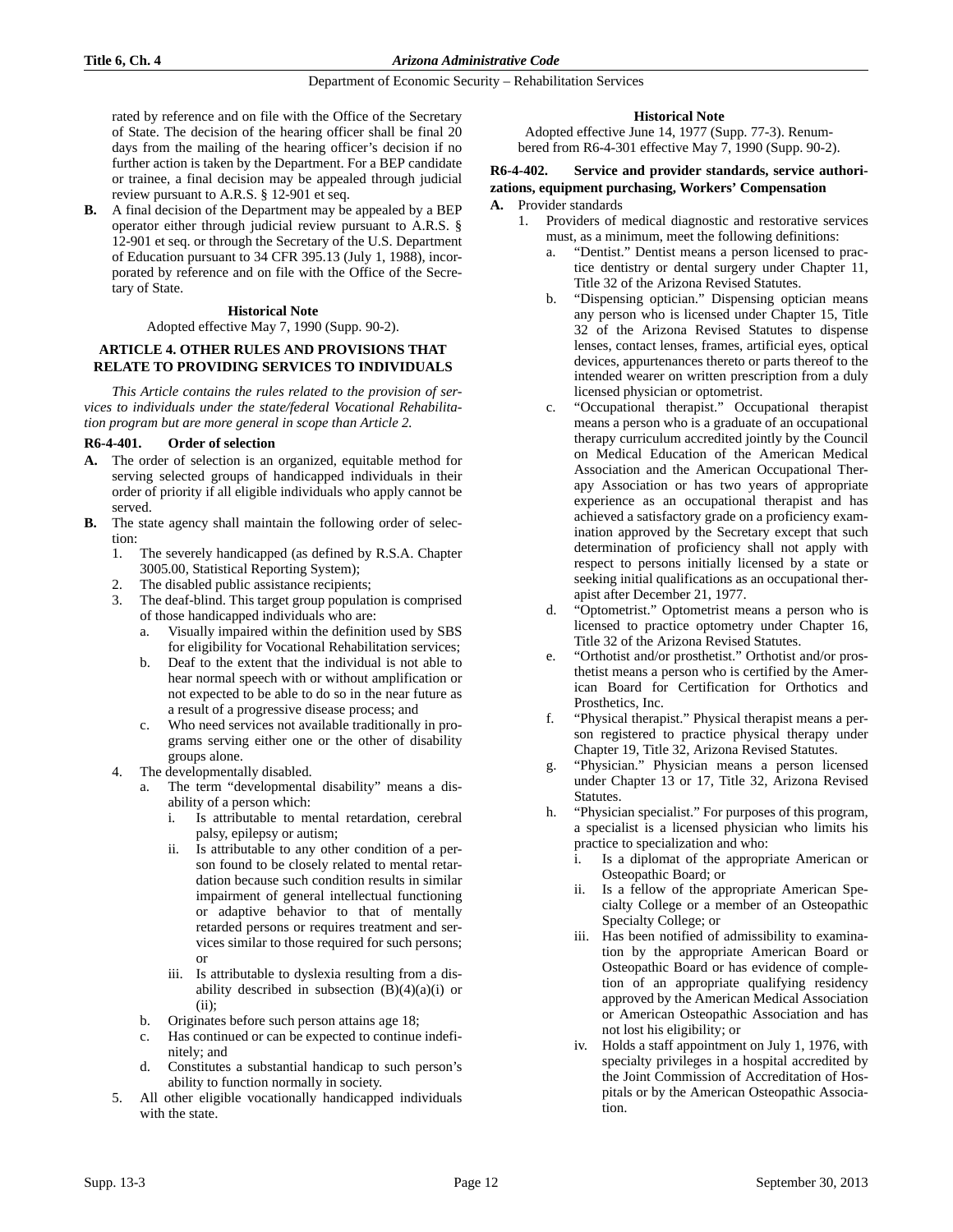- i. "Podiatrist." Podiatrist means a person licensed to practice podiatry under Chapter 7, Title 32, Arizona Revised Statutes.
- j. "Respiratory therapist." Respiratory therapist means a person who is a graduate of an American Medical Association approved respiratory care education and training program and who has been registered by the American Registry of Inhalation Therapist, Inc., following successful completion of the American Registered Inhalation Therapist Examination.
- k. "Speech therapist or audiologist." Speech therapist means a person who has been granted the Certificate of Clinical Competence in the American Speech and Hearing Association, or who has completed the equivalent educational requirements and work experience required for such a certificate, or who has completed the academic program or is in the process of accumulating the supervised work experience required for such a certificate.
- 2. Psychological services for VR are to be provided only by qualified psychologists, as described below:
	- a. A certified psychologist who holds a current certificate for the practice of psychology issued by the Arizona State Board of Psychologist Examiners and who has the necessary skills to provide diagnosis and treatment of mental or emotional disorders; or
	- b. A noncertified associate psychologist who has as a minimum a master's degree in psychology, clinical psychology, counseling psychology, or educational psychology from an approved psychology training program at an accredited college or university, and the necessary skills to provide diagnosis and treatment of mental or emotional disorders, and is professionally supervised by a certified psychologist and who assumes professional responsibility and accountability for the psychological services of his staff. The supervising psychologist shall review the referral information to assist in the selection of appropriate diagnostic or treatment methods, be available for case consultation during evaluation or treatment sessions, participate in data interpretation and report development and review and co-sign evaluation or treatment reports.
- 3. Standards for providers of training or education:
	- Private business, vocational or technical schools. Those schools that are licensed in accordance with A.R.S. § 15-931 and provide printed curricula and fees.
	- b. Tutors. VR counselors shall use tutors, for fee, only when such individuals have demonstrated competence and/or training in the area of service being purchased.
	- c. OJT. On-the-job training shall be purchased in accordance with the instructions in  $R6-4-206(C)(8)$ through (14).
	- d. Orientation and mobility specialist. Bachelor's or master's degree in orientation and mobility. AAWB provisional or permanent orientation and mobility certification within six months of employment.
	- e. Rehabilitation teacher. One year of experience in rehabilitation teaching or related instruction of the handicapped or a master's degree in rehabilitation teaching, special education or related. AAWB provisional or permanent rehabilitation teaching certification within six months of employment. In the case of services to children, a special education certificate in

the area of visually handicapped and/or deaf/blind or a special education certificate and a minimum of one year's experience.

- f. Rehabilitation facilities. By 1980, all facilities utilized by VR shall be accredited, or in the process of applying for accreditation, by CARF, NAC, or other recognized accrediting bodies.
- 4. Interpreters for the deaf must be certifiable by the Registry of Interpreters for the Deaf whenever possible.
- **B.** Service standards and service descriptions.
	- 1. Medical.
		- a. Medical consultation may be provided only by a person currently licensed by the state as "physician."
		- b. The provider of restoration services shall:
			- i. Submit a report outlining the problem, what restoration services are necessary and timeframes in which such will be accomplished.
			- Submit a written report to justify any services that may be required beyond 90 days.
			- iii. Advise counselor of all extra procedures required but not included in the original authorization.
			- iv. Advise counselor of costs and all changes in costs.
			- v. Provide billings promptly.
		- c. Ancillary services. All medical and related health services must be prescribed by, or under the formal supervision of, persons licensed to prescribe or supervise the provision of such services in the state.
			- i. Physical therapy shall provide information regarding range of motion, strength, coordination and physical tolerance. It can also recommend whether an existing orthopedic condition is stable and make recommendations for further treatment. The knowledge gained can be expressed in functional terms which is directly related to the client's vocational planning. The therapy aspect is designed to assist the individual in reaching his maximum functional level through various treatment modalities such as hydrotherapy, electrotherapy and coordinated exercises.
			- ii. Occupational therapy shall involve a determination of the client's level of independent living skills relating to self-care activities, homemaking activities, and ability to utilize transportation. Additionally, evaluation of upperextremity function and perceptual skills are included. The OT evaluation also determines the suitability of the client's home in terms of architectural features and determine the need for modifications, if appropriate, as well as the need for special equipment such as splints, upper-extremity prosthesis and assistive devices.
			- iii. Rehabilitation nursing shall provide screening to detect possible health problems, identifies possible accident-prone clients, detects poor hygiene, possible substance abuse, behavioral and attitudinal factors and need for additional medical evaluations. The evaluation identifies the vocational significance of these factors and also indicates the manner in which the presence of certain factors might affect the evaluative findings of other services of the facility. The therapeutic aspect of Rehabilitation Nursing is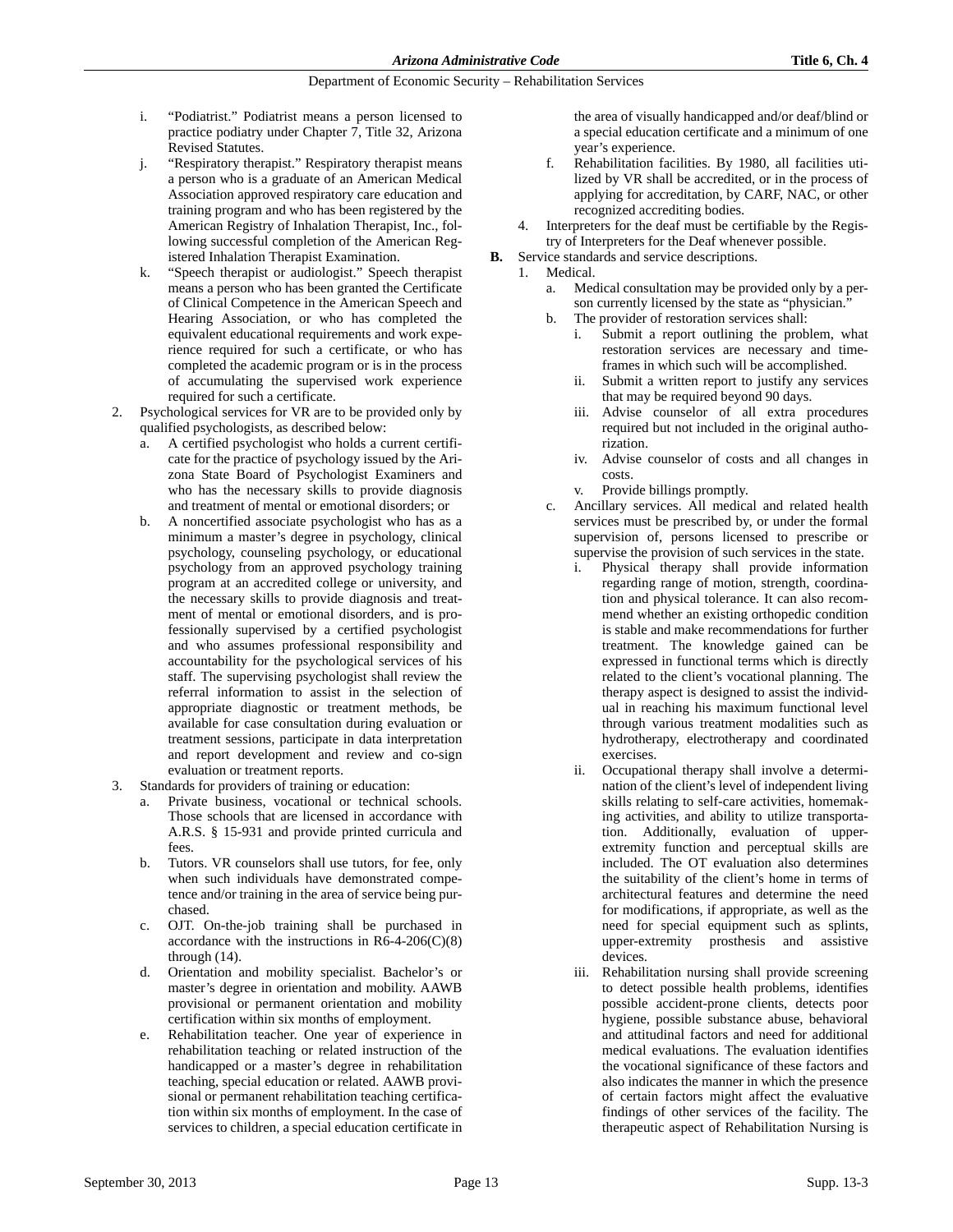expressed by its role of consultant to other members of the rehabilitation team.

- d. Speech therapy shall identify disorders of voice, articulation, language or fluency along with the vocational significance of various disorders. Treatment consists of individual and group therapy to correct the diagnosed disorder.
- e. Audiological services shall be utilized to determine the existence of hearing difficulties and to develop a plan to manage the deficiencies. The evaluation determines the nature of the hearing loss and its vocational significance. The treatment program might include auditory training, lip reading and counseling regarding the use of a hearing aid.
- f. Interpreter services shall involve the provision of an interpreter who is certifiable by the Registry of Interpreters for the Deaf to assist the deaf person in communication with hearing people. Interpreting services are necessary if the deaf individual is to have access to, and benefit from, those services and resources available to clients in the rehabilitation process. Specifically, the interpreter must be capable of interpreting speech for the deaf individual and reverse interpreting; i.e., manual communication into speech at the level and speed at which the deaf person communicates.
- 2. Psychological services.
	- a. Psychological evaluation for the VR program requires the administration, scoring and interpretation of psychological tests which measure intelligence, personality, achievement, aptitudes, interests and other clinically significant psychological attributes of clients. The psychologist must provide reports of findings to VR counselors, including diagnosis of mental or emotional disorders, if present, and recommendations for appropriate counseling, treatment or training strategies which may render the individual more employable.
	- b. Consultation shall be related to the psychological aspects of individual cases so as to establish whether a psychological disability is adequately documented by the available evidence; to provide certification of severely disabled status; to assess all psychologically related needs of an individual in a VR program; to recommend appropriate restorative services. All case records reviewed will be annotated and reviews will be coordinated with medical consultants, where appropriate. Consultation can only be provided by a certified psychologist.
	- c. Mental restoration services. The provider of mental restoration services shall:
		- Submit a report outlining the problem, proposed services and therapy goals and timeframes in which such will be accomplished.
		- ii. Submit regular progress reports to the VR counselor.
		- iii. Advise counselor of all changes in therapy goals or changes in timeframes.
		- iv. Advise counselor of costs and all changes in costs.
		- v. Provide billings for services performed promptly.
- 3. Vocational evaluation shall be a comprehensive process that systematically utilizes real or simulated work as a means of determining an individual's present work ability and predicting his work potential. The process is based

upon a review and consideration of all data relating to the client, including medical, psychological, social, vocational, cultural, education and economic as well as objective data obtained by assessment of the client. The process will include as appropriate for the client, paper and pencil tests, work samples, situational assessment on job stations and on the job tryout. The evaluation will generate a report to the referring VR or SRBVI counselor which will provide the counselor with an understanding of the client's capabilities and limitations as they relate to work, will provide a basis for vocational exploration and will enable the counselor to identify vocational goals which are suitable to the client's interests, aptitudes, and physical and mental capabilities.

- Training services.
	- a. Work adjustment services shall be provided by rehabilitation facilities or sheltered workshops who have the resources, knowledge and accountability to provide this service. Work adjustment is a treatment/ training process utilizing individual and/or group work or work-related activities. The goal of work adjustment is to assist clients in understanding the meaning, value and demands of work; to modify or develop positive attitudes toward work; to develop appropriate personal characteristics and behavior; and to develop the functional capacities necessary to reach an optimum level of vocational development. The facility will:
		- i. Have prior authorization to provide services from the VR counselor;
		- ii. Notify counselor of any changes in goals or timeframes;
		- iii. Provide monthly progress reports including objective data relative to client movement towards the goals;
		- iv. Provide billing promptly;
- 5. Pre-vocational adjustment shall be a work adjustment process especially designed to meet the needs of a specific target population; namely, physically or mentally disabled persons who have no known skills and who have never been employed. It is a process which is normally provided by a sheltered workshop and the goal is generally that of assisting the client to adjust to the workshop setting. Pre-vocational adjustment differs from work adjustment in that it focuses on habilitation rather than rehabilitation. Essentially, the same techniques will be utilized with modification as necessary to meet the special needs of the target group. The program must demonstrate objective client progress in development of behavior appropriate to a work setting and positive attitudes toward work. Facility responsibilities are the same as under work adjustment.
- 6. Personal adjustment.
	- a. Personal and social adjustment as provided in a rehabilitation facility shall be a formalized training process designed to assist clients in resolving problems which may not be directly work related but which, nevertheless, must be resolved if the individual is to reach his optimum level vocationally or if he is to remain in employment over an extended period of time. Included are problems which, if not resolved, will eventually carry over into employment settings and result in marginal performance, excessive tardiness, absenteeism, or possibly termination. The program must demonstrate client progress in terms of greater independence and more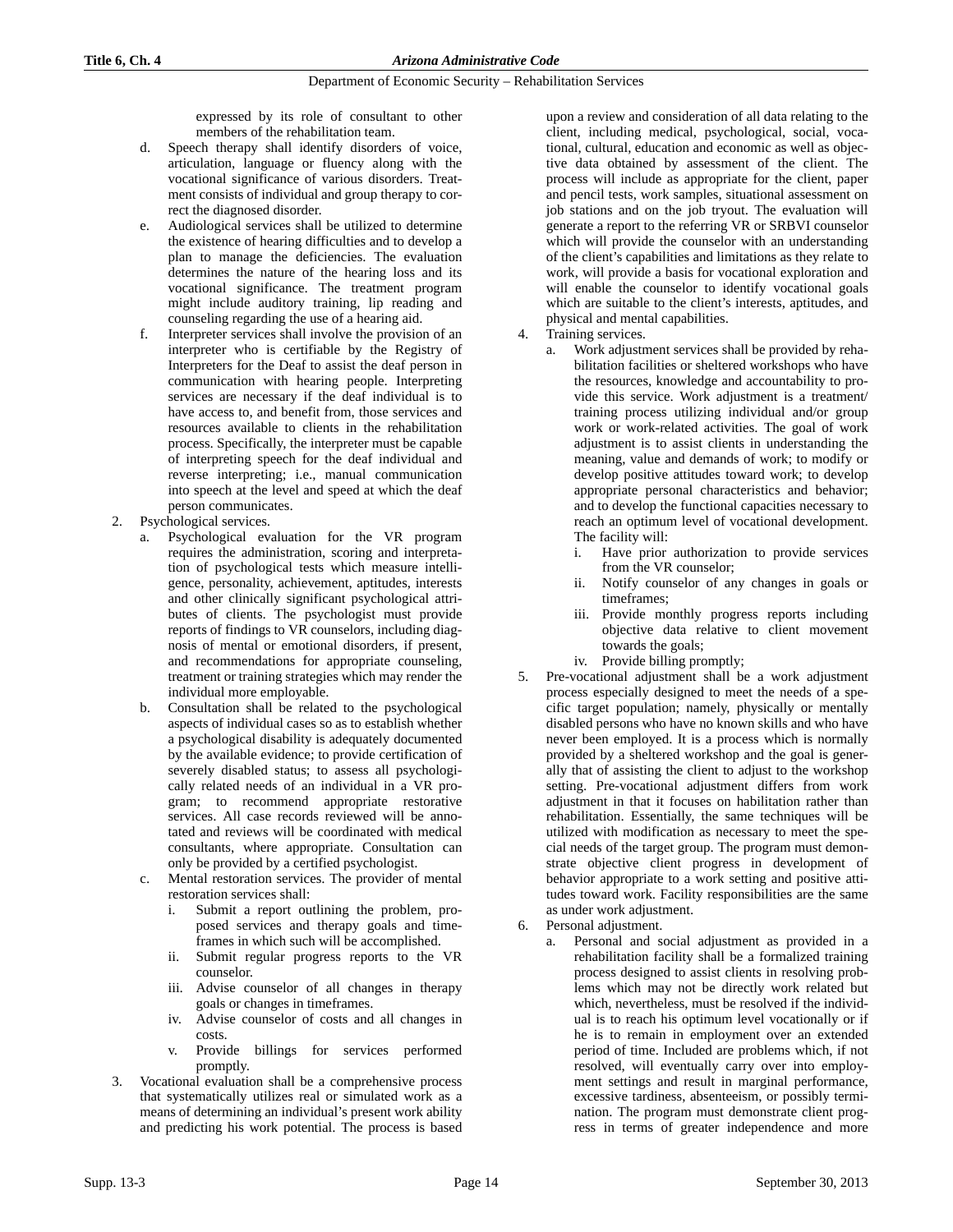effective functioning in a work setting as well as in all areas of the client's life.

- b. Other personal adjustment services. Personal adjustment may also include services which provide skills or techniques for the specific purpose of enabling the individual to compensate for the loss of a member of the body or the loss of a sensory function. Included may be the following: training in the use of artificial limbs, aids or appliances; remedial training; literacy training; lip reading; braille; orientation and mobility training and rehabilitation teaching.
- c. Rehabilitation teaching. Rehabilitation teaching provides instruction and training in learning adaptive skills necessary because of visual problems and/or blindness. These skills include communications skills (such as braille, typing, handwriting); home management skills (such as food preparation and nutrition, adaptive sewing techniques, marketing and budgeting); personal management skills (such as clothing care and organization, laundering, identification and labeling, grooming and hygiene); adaptive recreational skills, adaptive home mechanics and use of tools; and basic orientation skills within the home to enable a person to be mobile in his home environment and the necessary case management.
- d. Orientation and mobility. Orientation and mobility provides instruction in cane training to blind and visually impaired persons in learning how to travel from one part of their environment to another in a safe, efficient, graceful and independent manner. These services may include orientation to the physical environment, instruction in independent travel techniques and/or lessons in the use of the low vision aids.
- e. Whether these services are provided by a facility or individuals, appropriate provider standards apply. The reporting responsibilities are the same as those stated under the paragraph dealing with work adjustment. Rehabilitation teaching, orientation and mobility services are described below.
- 7. OJT.
	- When an OJT establishes an employer/employee relationship, all applicable wage and hour laws shall apply.
	- b. The employer must be willing to provide such a service under contract.
	- c. Employer must be willing to observe all wage laws as they pertain; e.g., minimum wage, exceptions to minimum wage, etc.
	- d. Must state precisely what training will be provided and how such will be accomplished.
	- e. Employer must agree on timeframes and must be willing to accept payment for training as agreed in the contract.
	- f. Must report monthly on client's progress and submit billings on a monthly basis.
- **C.** Authorizations for services purchased from vendors.
	- 1. Contracts. Contracts for services may be negotiated between the counselor and vendor.
		- a. They should contain the following elements:
			- i. Identify the parties involved;<br>ii. The specific services being a
			- The specific services being authorized;
			- iii. Beginning and ending dates;
			- iv. The manner in which services will be provided;
- v. Any required ancillary services; e.g., tools and supplies, registration fees, etc.
- vi. The provider of the service;
- vii. Goal of service being provided;
- viii. Costs involved broken down in units of a month or less;
- ix. Signatures of VR counselor and vendor.
- b. Contracts must be written for all training services (including OJT's).
- c. Contracts are to be written and signed before services are authorized.
- d. If client or other sources are being used to pay for part of the training, this must be so stated on the contract.
- 2. A written authorization of services shall be made simultaneously with or prior to the purchase of services and such authorization will be retained. A VR counselor who is permitted to make an oral authorization in an emergency shall promptly document such an authorization in the client's case record and confirm it in writing to the provider of the service.
- **D.** Fee schedules. Fees shall be based on:
	- 1. The 1969 Relative Value Studies (unrevised) of the California Medical Association for medicine, surgery, radiology and pathology with the conversion factors set by Rehabilitation Services Bureau and available through state or local VR offices.
	- 2. ASA Relative Value Guide of 1974 with the conversion factors set by Rehabilitation Services Bureau and available through state or local VR offices.
	- 3. General medical examination to include a routine (chemical) urinalysis according to established fee schedule.
	- Dental fee schedule is developed by Rehabilitation Services Bureau and available through state or local offices.
	- 5. Fee schedule for eye services is developed by Rehabilitation Services Bureau and available through state or local offices.
	- 6. Psychological evaluation fee structure. Three levels of psychological evaluation have been established and for each level there is a fee range in recognition of differences in usual and customary fees for similar services among psychologists in various areas of the state. The psychologist and the local VR counselor may wish to agree to a set fee, within the fee range, for each level of evaluation to avoid having to negotiate the fee for evaluating each client; even so, flexibility should be allowed so that the fee for a particular level of evaluation may be adjusted higher or lower, within the fee range, depending upon the complexity of a particular case. Fee ranges have been set by Rehabilitation Services Bureau and are available through the state office or local VR office. Levels of psychological evaluation and reporting. (If, in the psychologist's judgment, a lower level evaluation than requested will provide the requested information, the psychologist shall render the lower level evaluation without the VR counselor's approval and adjust the billing; however, if a higher level evaluation than requested will be necessary to adequately answer the referral questions, such evaluation must first be authorized by the VR counselor (a telephone call and a brief case discussion may accomplish this). If a VR counselor is in doubt as to which level of evaluation to obtain, advice may be sought from the VR supervisor and, where available, the VR psychological consultant.
		- Minimal evaluation. Appropriate for individuals with a known history of mental or emotional impair-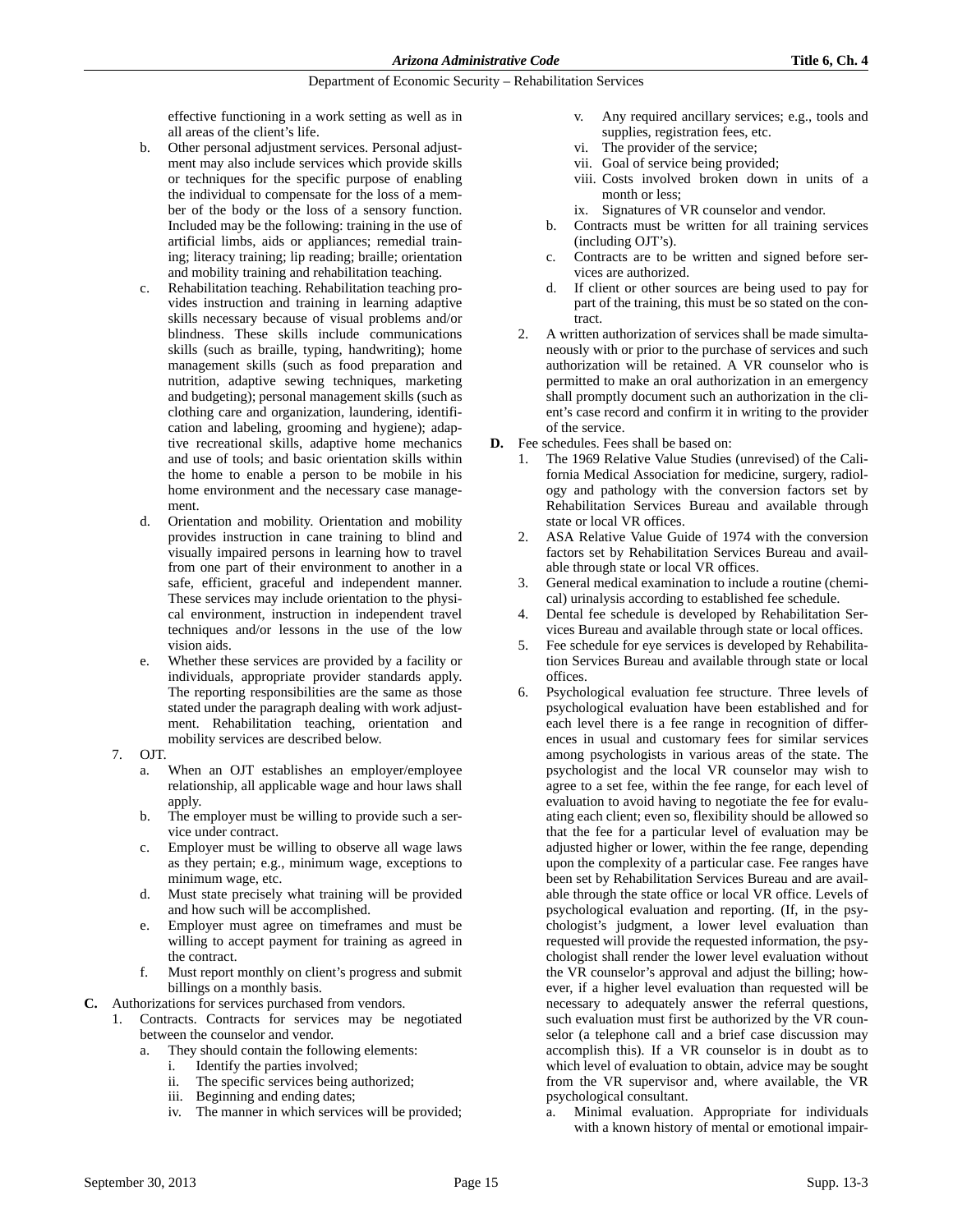ment and prior psychological evaluation where an updating of the previous psychological information is desired (the psychologist's report will compare prior and current findings); also appropriate for individuals for whom only minimal information is needed.

- b. Moderate evaluation. Appropriate for most individuals with no prior psychological evaluation or where prior evaluations are no longer applicable, and where more than a minimal evaluation is needed; the psychologist's report will provide a fairly detailed picture of the individual's assets and liabilities in response to the referral questions.
- c. Comprehensive evaluation. Appropriate for individuals requiring a very extensive or specialized psychological evaluation to answer the referral questions, whether or not prior evaluations have been rendered; the psychologist's report will provide a very extensive description of the individual's assets and liabilities.
- 7. Mental restoration services. (Appointments missed without prior notification will be reimbursed at 1/2 the agreed-upon fee; however, no reimbursement will be provided for a missed appointment if, before such appointment, the psychologist and individual jointly reschedule the appointment.)
	- a. Individual or family therapy. The VR counselor and the psychologist will agree to a reasonable fee based on the psychologist's usual and customary fees, area of treatment specialization and length of treatment session.
	- b. Group therapy. The VR counselor and the psychologist will agree to a reasonable fee based on the psychologist's usual and customary fees, area of treatment specialization and length of treatment session.
- **E.** Purchase of equipment. All equipment purchases shall be made in conformance with A.R.S. § 41-730 and rules, regulations and policies established and published under its authority.
- **F.** Inventory of equipment. All equipment purchased shall be inventoried in accordance with policies established by state Department of Administration and the Department in conformance with A.R.S. § 41-729 and rules, regulations and policies established and published under this authority.
- **G.** Workmen's Compensation coverage for client's shall be provided in conformance to A.R.S. § 23-901 et seq.

### **Historical Note**

Adopted effective June 14, 1977 (Supp. 77-3). Renumbered from R6-4-302 effective May 7, 1990 (Supp. 90-2).

### **R6-4-403. Economic need and similar benefits**

- **A.** Economic need criteria.
	- 1. Economic need. The purpose of economic need criteria is to determine whether the client will contribute, in whole or in part, to the cost of those services for which an economic need test is required or not.
		- a. An economic need test shall be applied for the following services:
			- i. Physical and mental restoration services;
			- ii. Maintenance;
			- iii. Transportation for other than diagnostic purposes;
			- iv. Services to members of a handicapped individual's family necessary to the adjustment or rehabilitation of the handicapped individual;
- v. Telecommunications, sensory and other technological aids and devices;
- vi. Occupational licenses, tools, equipment and initial stocks (including livestock) and supplies (including training books and materials);
- vii. Other goods and services which can reasonably be expected to benefit a handicapped individual in terms of his employability;
- viii. Nondiagnostic services provided to a client in extended evaluation are subject to economic need criteria.
- b. No test of economic need shall be applied as a condition for furnishing the following vocational rehabilitation services:
	- i. Evaluation of rehabilitation potential; i.e., diagnostic and related services;
	- ii. Transportation for diagnostic purposes only;
	- iii. Counseling, guidance and referral;
	- iv. Interpreter services for the deaf;
	- v. Reader services, rehabilitation teaching services and orientation mobility services for the blind;
	- vi. Vocational and other training services (available similar benefits for higher education must be considered);
	- vii. Placement.
- c. No test of economic need will be applied for those services provided with SSI/SSDI special funds (see Section R6-4-601 and R6-4-602).
- 2. General considerations.
	- Eligibility requirements for VR services will be applied without regard to the economic status of the applicant.
	- b. All available client resources shall be utilized when providing services conditioned on economic need including all liquid assets (assets readily converted to cash by financial institutions limited to checking accounts, savings accounts, bonds, and securities) before considering economic need based on income.
	- c. A client may be allowed to reserve liquid assets (as defined in subsection  $(A)(2)(a)$  up to \$2,500, but to reserve liquid assets, it must be documented that such a reserve is required for medical, health reasons or other disability related reasons; e.g., an individual without health insurance coverage but who is known to have or will have in the near future, substantial medical expenses. Counselor must exercise prudent judgment and must have prior supervisory approval before disallowing such assets.
	- d. All similar benefits and financial assistance programs must be explored and utilized (per instructions in Section R6-4-303(B)) including work study programs.
	- e. Economic need must be redetermined when a change in client's financial status occurs. The yearly annual review of progress will include a review of the client's financial status.
	- f. Economic need criteria will be applied to the family unit for a dependent minor. A minor is anyone under 18 years of age who is dependent on parents, legal guardian, other family member. When the minor and family are estranged, and family is not contributing substantially to his welfare, the minor may be considered as an independent adult.
	- g. Economic need criteria will also be applied to the family unit for those VR clients who are non-minors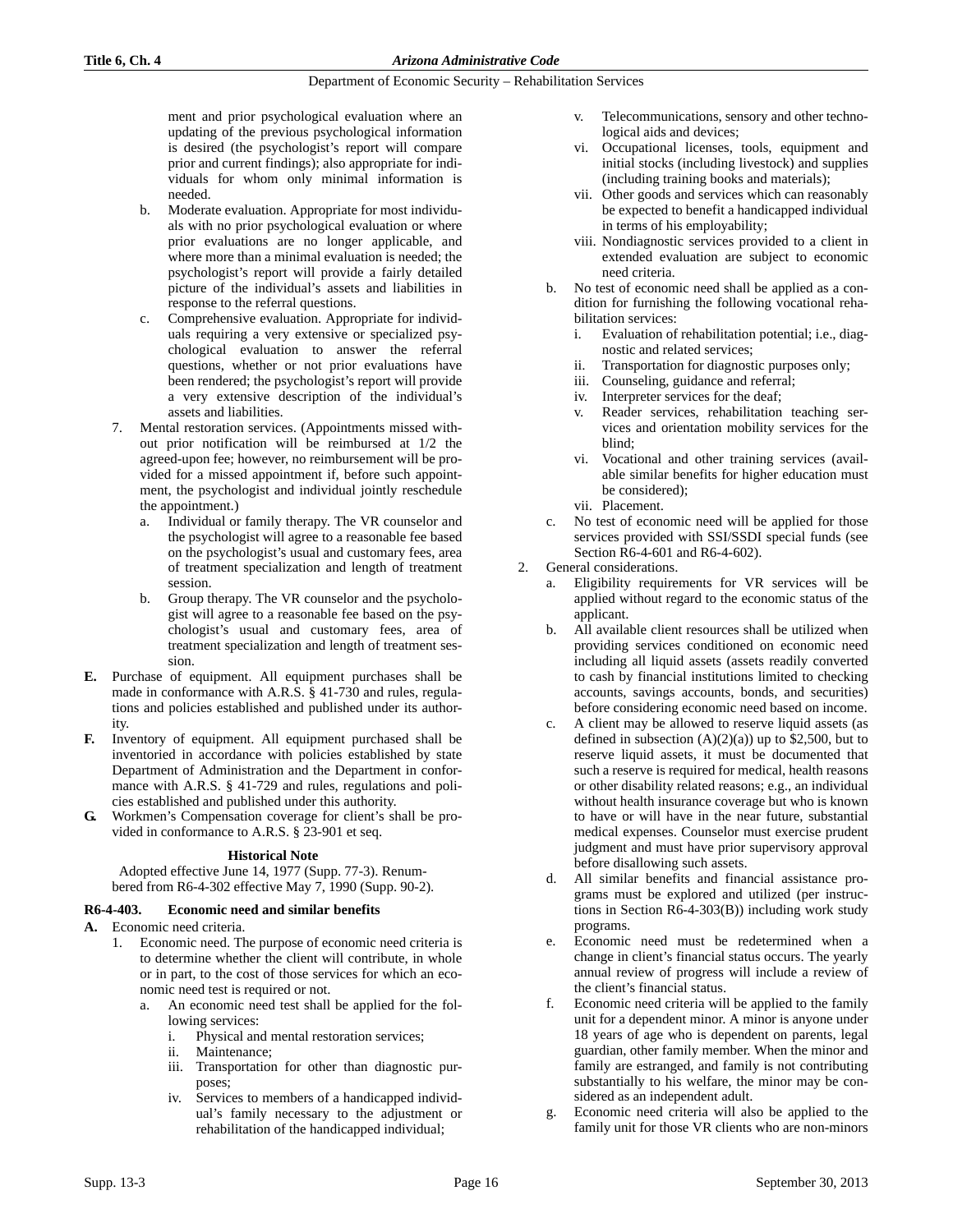(adults) and who are currently being claimed as dependents for income tax purposes during the current tax year.

- 3. Income.
	- a. Income that must be counted is net wages after mandatory deductions such as income taxes, social security, taxes and mandatory retirement contributions.
	- b. Also counted as income are:
		- i. Financial assistance from family and friends including trust funds, alimony and inheritance; ii. Welfare. ADC, GA, SSI;
		- iii. Compensation. VA disability, SSDI, Workmen's Compensation, U.I.,retirement, insur-
		- ance settlements, etc.; iv. Interest, dividends and fees available or received;
		- v. Tribal or BIA assistance;
		- vi. Child support payments.
	- c. Any difference between similar benefits provided and actual cost of training or health maintenance must be considered as income, including but not limited to the following:
		- i. Hospital or health insurance;
		- ii. GI bill;
		- iii. VA rehabilitation;
		- iv. Educational grants;.
		- v. Scholarships.
- The value of investment or income property owned by the client is considered in determining contributions to be made by the client to the costs of his rehabilitation services. Such are considered as assets and must be used to contribute to the cost of those rehabilitation services which are dependent on economic need. These cases will be handled on an individual basis. The counselor shall discuss them with supervisor and, as necessary, the District Program Manager.
- 5. Method of applying the economic need determination to client's participation in the costs of the rehabilitation program:
	- a. See R6-4-206(D) for instructions on how to apply economic need criteria to the provision of maintenance services;
	- b. In making an economic need determination, all liquid assets will be applied to cost of services before considering client's contributions based on monthly income;
	- c. If client has income over 80% of the Arizona median income figures provided by Department of Economic Security for administration of Title XX, he shall contribute that portion towards the cost of services which have an economic need criteria. Every attempt must be made to have vendor agree to time payments for one-time purchases when client is able to contribute to only part of their costs.
	- d. Exceptions to the above require prior approval by the supervisor.
- **B.** Similar benefits.
	- 1. Similar benefits are those benefits provided under programs other than VR which, if available, are used to meet, in whole or in part, the cost of the same or similar VR service the Agency would otherwise provide.
	- 2. Use of similar benefits:
		- a. Services for which similar benefits must be considered and used, if available, are:
			- i. Physical and mental restoration services;
			- ii. Training, which includes:
- (1) Colleges, Community/Junior;
- (2) Vocational training in private or public schools.
- iii. Maintenance;
- iv. Occupational licenses, tools, equipment and initial stocks and supplies;
- v. Transportation in connection with rehabilitation services (not for evaluation of rehabilitation potential);
- vi. Telecommunications, sensory and other technological aids and devices;
- vii. Interpreter and reader services;
- viii. Rehabilitation teaching services and orientation/mobility services for the blind.
- b. Similar benefits are not mandated for the following, but the counselor must make all efforts to acquire any similar benefits that may be available:
	- i. OJT's;
	- ii. Work adjustment;
	- iii. Remedial education;
	- iv. Evaluation of rehabilitation potential;
	-
	- v. Counseling, guidance and referral;<br>vi. Books, tools and other training mat Books, tools and other training materials;
	- vii. Services to family members;
	- viii. Most employment services necessary to maintain handicapped client in suitable employment.
- c. Similar benefits are to be utilized in all cases to the extent they are adequate, timely and do not interfere with achieving the rehabilitation objective of the individual.
- d. An exception is made to the similar benefits review if such would cause significant delay in the provision of physical and mental restoration or maintenance services.
- e. Although services to family members and postemployment services are not listed as requiring a similar benefits' review, a similar benefits' review is required for all those services provided in these two service categories which are listed elsewhere as requiring such.
- 3. General considerations.
	- a. An individual is eligible for similar benefits when he is legally qualified to receive such service.
	- b. The counselor must give full consideration of all available similar benefits.
	- c. The counselor must use maximum effort to secure similar benefit for a rehabilitation service. This effort must be documented in the IWRP. Counselor also must use contracted services or services under cooperative agreements if such are available to the client.
	- d. An individual eligible for similar benefits must utilize such insofar as they are adequate and do not interfere with achieving the rehabilitation objective of the individual.

### **Historical Note**

Adopted effective June 14, 1977 (Supp. 77-3). Renumbered from R6-4-303 effective May 7, 1990 (Supp. 90-2).

### **R6-4-404. Administrative review and fair hearings**

- **A.** General considerations.
	- 1. Pursuant to federal regulations (CFR 1361.46) the VR Agency shall provide for applicants or clients of Vocational Rehabilitation who are dissatisfied with any action with regard to the furnishing or denial of services, a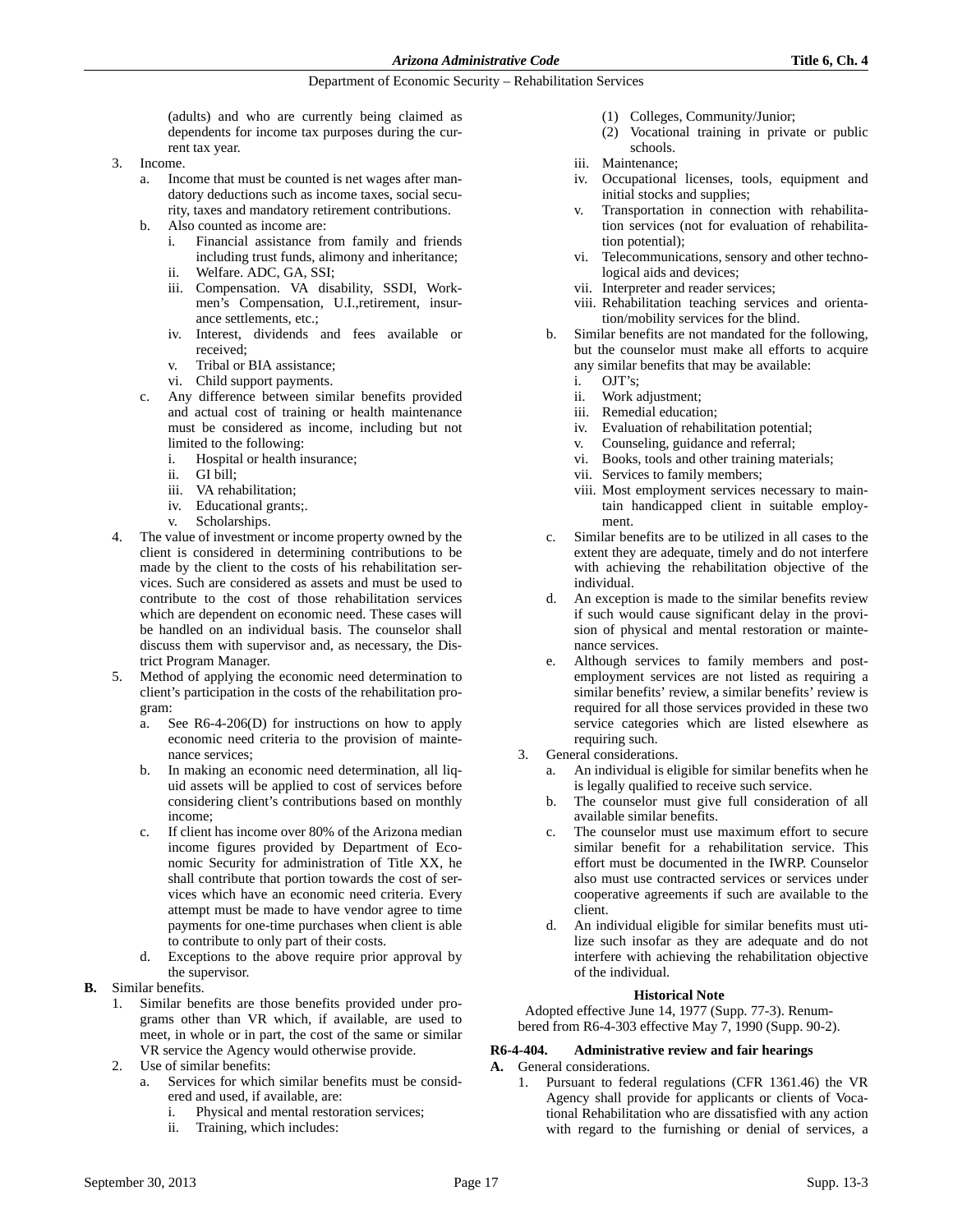chance to file a request for an administrative review and redetermination of that action. When the individual is dissatisfied with the finding of this administrative review, he shall be granted an opportunity for a hearing. All clients must be informed of this provision at the time they apply for services.

- 2. A dissatisfied client has a number of recourses which shall be explored before an administrative review or a hearing is necessary or recommended:
	- Clients shall first be encouraged to discuss problems with their counselor. It is a normal part of counseling that the client and counselor must from time-to-time confront issues not pleasant or agreeable to either. The counselor/client relationship must be preserved if at all possible, not to protect the agency but to preserve the necessary continuity and autonomy of that counseling relationship.
	- b. When it is clear to either counselor, client or supervisor that the client/counselor relationship has broken down or that disagreements are not solvable within the context of that relationship, several alternatives may be considered.
		- i. Assignment to different counselor if the problem is judged to be a conflict in personality or style of relating;
		- ii. Meeting of client with the counselor's immediate supervisor with or without counselor present to help clarify policy or programmatic issues. This may result in either the transferring of case to another counselor or renewed attempt to reestablish the original client/counselor relationship;
		- iii. For this type of informal review, it is often helpful for supervisor to request or bring in outside consultation to help clarify the issues or problems.
	- c. If, after all alternatives have been explored, and the client remains dissatisfied, he shall be reminded of the recourse he has for an administrative review and must be assisted in receiving the benefit of such a review. Courtesy, fairness and promptness must guide the counselor's or supervisor's actions. After it has been established that a review will be set up, the counselor or supervisor may not change a program of services or take any new action on the case regarding the issue(s) raised until such issues have been resolved, nor may an attempt be made to influence the direction of the review.
- 3. Administrative review.
	- An administrative review is instituted at the request (written or verbal) of a client or applicant who is dissatisfied with any action regarding the furnishing or denial of services. Other informal avenues are to be explored before an administrative review is instituted. Requests for review, if in writing, shall be filed in client's case and copy forwarded to District VR Program Manager.
	- b. An administrative review shall be set up and held at the district level by District VR Program Manager or SBS/VR Manager. The individual with whom the complaint is filed is responsible for making necessary arrangements or to see that such arrangements are made. The hearing shall be conducted at a reasonable time, date and place and adequate preliminary written notice shall be given.
	- c. Persons to be involved are:
- i. Client who is requesting the review;
- ii. District VR Program Manager or SBSVR Manager as representatives of the Bureau Chief;
- iii. VR Counselor involved;
- iv. If client is deaf or mute, an interpreter will be present;
- v. If the client does not have an adequate "grasp" of the English language, then an interpreter must be provided.
- d. Persons who may also be involved:
	- i. Client may request to have a representative present;
	- ii. Other specialists at the discretion of District VR Program Manager.
- e. Review procedures:
	- i. Minutes of the meeting shall be taken which summarize the issues raised, facts presented and discussion (a verbatim transcript is not required). If decisions were made during the review, they are also to be recorded. A copy of such minutes must be kept in permanent record files.
	- ii. The counselor is asked first to summarize the problem and to present his position;
	- iii. The client is asked if he has any questions and then to present his views on the problem and his position. In turn, the counselor may ask him questions.
	- iv. Discussion may follow with each individual given a chance to make closing comments. The client should be allowed to speak last.
- f. Client shall be advised that the Administrative Review is not a legal hearing but an attempt to resolve conflicts by clarifying the issues, reviewing decisions and deciding whether to uphold those decisions based on state and federal laws, rules, regulations and policies as they apply to the particular circumstances of the case. The Agency must give timely and adequate notice to the client of decisions reached. Decision will be made within ten working days following the review.
- g. Any decisions must be made with due regard to client's rights. The district VR Program Manager must be able and willing to state to the client the reasons for decisions reached.
- The District VR Program Manager must advise RSB of a pending review. Technical assistance will be provided on request.
- i. The results of the meeting shall be recorded as well as the rationale for any decisions made. A copy of this is to be forwarded to Rehabilitation Services Bureau and original filed with the District VR Program Manager; client's lawyer or representative shall also be furnished a copy on request. Records shall include the issues raised and discussed by both sides, evidence used and proposed findings, decisions or opinions. Client's case file will contain the facts and findings of the review.
- j. All those participating in the review shall be advised that confidential information is involved and confidentiality must be observed. If non-VR individuals are present, the client should be asked to sign an authorization for release of personal information before proceeding. Client consent should never be presumed. Medical or psychological data obtained from third party may not be released without express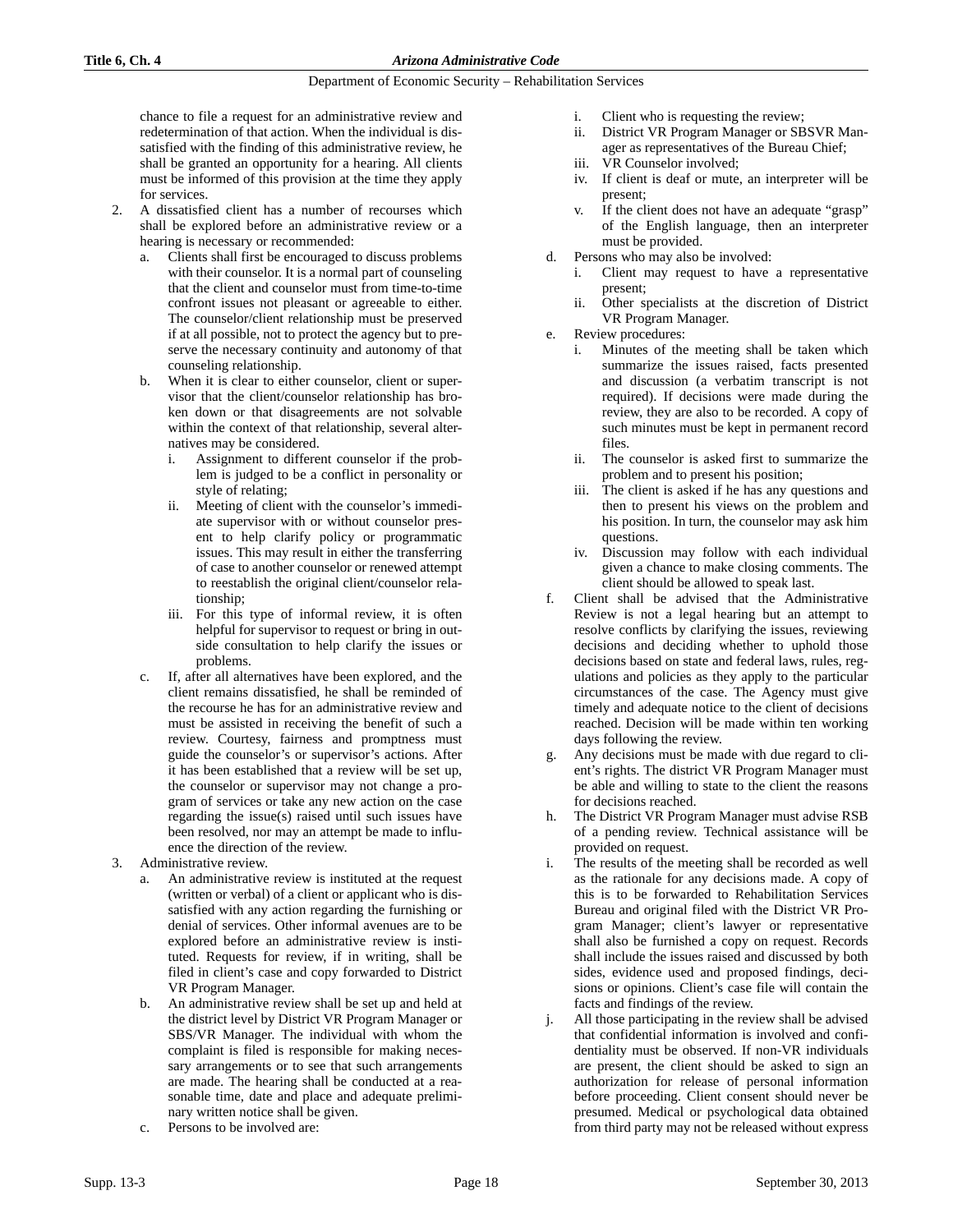authorization from that party. All other rules of confidentiality contained in federal regulations must be observed.

- k. If the client remains dissatisfied with the results of an administrative review, the client may request a hearing.
- l. The RSB Chief, as administrator of the single state agency, (per CFR 1361.46) acknowledges the Appeals Bureau under the Department's Deputy Director as his designee to represent him in hearings, reserving the right, however, under R6-4- 304(C), reconsideration, to request a reconsideration of the hearing officer's decision by the Director.
- **B.** Fair hearings.
	- 1. Filing of appeal.
		- a. A request for a hearing shall be filed in writing with the Department or provider within fifteen calendar days after the mailing date of the decision letter.
		- b. Except as otherwise provided by Statute or by Department regulation, any appeal, application, request, notice, report, or other information or document submitted to the Department shall be considered received by and filed with the Department.
			- If transmitted via the United States Postal Service, or its successor, on the date it is mailed. The mailing date will be as follows:
				- (1) As shown by the postmark;
				- (2) In the absence of a postmark the postage meter mark of the envelope in which it is received;
				- (3) If not postmarked or postage meter marked, or if the mark is illegible, the date entered on the document as the date of completion.
			- ii. If transmitted by any means other than the United States Postal Service or its successor, on the date it is received by the Department.
			- iii. The submission of any appeal, application, request, notice, report, or other information or document not within the specified statutory or regulatory period shall be considered timely if it is established to the satisfaction of the Department that the delay in submission was due to Department error or misinformation, or to delay or other action of the United States Postal Service or its successor.
			- iv. Any notice, determination, decision, or other data mailed by the Department shall be considered as having been given to the addressee to whom it is directed on the date it is mailed to the addressee's last known address. The date mailed shall be presumed to be the date of the notice, determination, decision, or other date unless otherwise indicated by the facts. Computation of time shall be made in accordance with rule 6(a) of the rules of Civil Procedure, 16 A.R.S.
		- c. Benefits shall not be reduced or terminate prior to a hearing decision unless such is due to a subsequent change in household eligibility and/or another notice of adverse action is received and not timely appealed.
		- d. The local office or provider shall advise the client of any community legal services available and, when requested, shall assist in completing the hearing request.
- 2. Notice of hearing.
	- a. Hearings will be held at the local office or any other place mutually agreed upon by the hearing officer and appellant. They shall be scheduled not less than twenty, nor more than thirty, days from the date of filing of the request for hearing. The appellant shall be given no less than 15 days notice of hearing except that the appellant may waive the notice period or request a delay.
	- b. The notice of hearing shall inform the appellant of the date, time, and place of the hearing, the name of the hearing officer, the issues involved, and of his rights to: present his case in person or through a representative; examine and copy any documents in the Department's possession which pertain to the issue prior to the hearing; obtain assistance from the local office in preparing his case; and of his opportunity to make inquiry at the local office about the availability of community legal resources which could provide representation at the hearing.
	- c. Appellant, in lieu of a personal appearance, may submit a written statement, under oath or affirmation, setting forth the facts of the case provided that the statement is submitted to the Department prior to or at the time of the hearing. All parties shall be ready and present with all witnesses and documents at the time and place specified in the notice of hearing, and shall be prepared at such time to dispose of all issues and questions involved in the appeal.
	- d. The hearing officer may take such action for the proper disposition of an appeal as he deems necessary, and on his own motion, or at the request of any interested party upon a showing of good cause may continue the hearing to a future time or reopen a hearing before a decision is final to take additional evidence. If an interested party fails to appear at a scheduled hearing, the hearing officer may adjourn the hearing to a later date, or may make his decision upon the record, and such evidence as may be presented at the scheduled hearing. If within ten days of the scheduled hearing, appellant files a written application requesting reopening of the proceedings, and establishes good cause for failure to appear at the scheduled hearing, the hearing shall be rescheduled. Notice of the time, place, and purpose of any continued, reopened, or rescheduled hearing shall be given to all interested parties.
- 3. Pre-hearing summary.
	- a. A pre-hearing summary of the facts and grounds for the action taken shall be prepared and forwarded to the hearing officer no less than four days prior to the hearing.
	- b. The summary shall be provided to the appellant prior to the commencement of the hearing.
- The hearing officer may subpoena any witnesses or documents requested by the Department or claimant to be present at the hearing. The request shall be in writing and shall state the name and address of the witness and the nature of his testimony. The nature of the witnesses testimony must be relevant to the issues of the hearing, otherwise the hearing officer may deny the request. The request for the issuance of a subpoena shall be made to give sufficient time, a minimum of three working days, prior to the hearing. A subpoena requiring the production of records and documents shall specifically describe them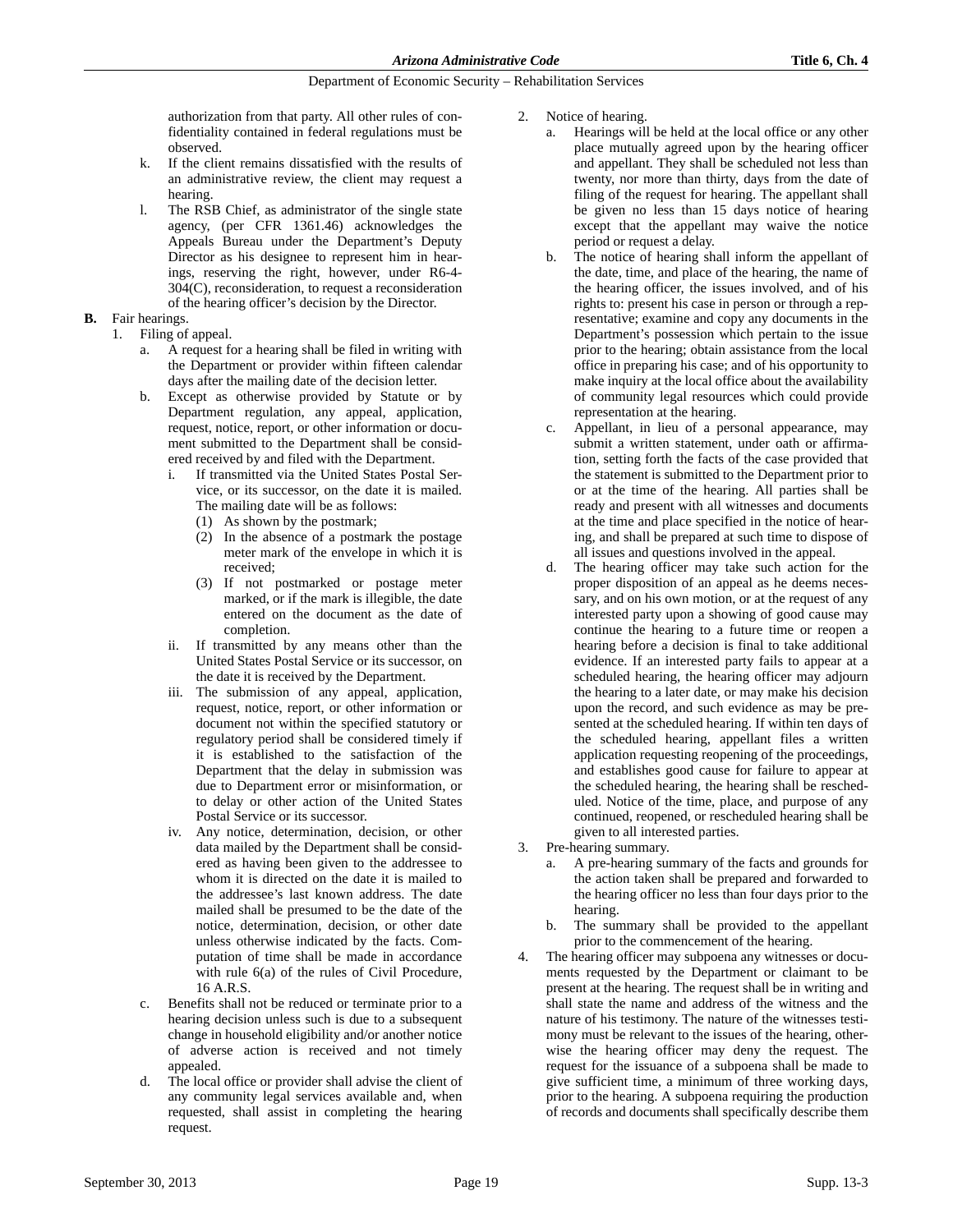in detail and further set forth the name and address of the custodian thereof.

- 5. Review of file. In the presence of a Department representative, the appellant and/or his authorized representative shall be permitted to review, obtain, or copy any Department record necessary for the proper presentation of the case.
- 6. Conduct of the hearing.
	- Hearings shall be conducted in an orderly and dignified manner.
	- b. Hearings are opened, conducted and closed by the hearing officer who shall rule on the admissibility of evidence, and shall direct the order of proof. He shall have power to administer oaths and affirmations, take depositions, certify to official acts, and issue subpoenas to compel the attendance of witnesses; the production of books, papers, correspondence, memoranda, and other records he deems necessary as evidence in connection with a hearing.
	- c. Evidence not related to the issue shall not be allowed to become a part of the record.
	- d. The hearing officer may, on his own motion, or at the request of the appellant or Department representative, exclude witnesses from the hearing room.
	- e. The worker, supervisor, or other appropriate person may be designated Department representative for the hearing.
	- f. The appellant and Department representative may testify, present evidence, and cross-examine witnesses and present arguments.
	- g. The appellant may appear for himself or be represented by an attorney or any other person he designates.
	- h. A full and complete record shall be kept of all proceedings in connection with an appeal, and such records shall be open for inspection by any interested party. A transcript of the proceedings need not, however, be made unless it is required by the Director for further proceedings. When a transcript has been made for further proceedings, a copy shall be furnished without cost to each interested party.

### 7. Hearing decision.

- The hearing decision shall be rendered exclusively on the evidence and testimony produced at the hearing and Department rules governing the issues in dispute.
- b. The decision shall set forth the pertinent facts involved, the conclusions drawn from such facts, the sections of applicable law or rule, the decision and the reasons therefor. A copy of such decision, together with an explanation of the appeal rights, shall be delivered or mailed to each interested party and their attorneys of record not more than sixty days from the date of filing the request for appeal, unless the delay was caused by the appellant.
- c. In those cases where the local office must take additional action as a result of a decision, such action must be taken immediately.
- d. All decisions in favor of the appellant apply retroactively to the date of the action being appealed, or to the date the hearing officer specifically finds appropriate.
- e. When a hearing decision upholds the proposed action of reducing, suspending, or terminating a grant, an overpayment is the result.
- f. All hearing decisions will be made accessible to the public, subject to meeting the provision for safeguarding confidential information relating to the client.
- g. Decision of the hearing officer will be the final decision of the Department unless a reconsideration is requested in accordance with Section I.
- Pursuant to A.R.S. § 36-563(C), Bureau of Mental Retardation decisions shall become final upon issuance of an order of the Director.
- 8. Withdrawal of appeal.
	- a. An appeal may be withdrawn as follows:
		- Voluntary withdrawal. This may be accomplished by completing and signing the proper Department form, or by submitting a letter properly signed.
		- ii. Abandonment or involuntary withdrawal. This occurs when an appellant fails to appear at a scheduled hearing and within ten days thereof fails to request a rescheduled hearing, or fails to appear at a rescheduled hearing which he has requested. A hearing may not be considered abandoned if the claimant provides notification up to the time of the hearing that he is unable, due to good cause, to keep the appointment and that he still wishes a hearing.
- **C.** Reconsideration.
	- 1. An appellant, within ten calendar days after the decision was mailed or otherwise delivered to him, may request the Director to review the decision. (Exception, see R6-4-  $304(A)(3)(e)$ ) The request shall be in writing and should set forth a statement of the grounds for review and may be filed personally or by mail.
	- 2. After receipt of the request, the Director shall:
		- a. Remand the case for rehearing, specifying the nature of any additional evidence required and/or issues to be considered, or
		- b. Decide the appeal on the record.
	- 3. The Director shall promptly adopt his decision which shall be the final decision of the Department. A copy of the decision, together with a statement specifying the rights for judicial review, shall be distributed to each interested party.

### **Historical Note**

Adopted effective June 14, 1977 (Supp. 77-3). Amended effective June 9, 1978 (Supp. 78-3). Renumbered from R6-4-304 effective May 7, 1990 (Supp. 90-2).

# **R6-4-405. Confidentiality**

### **A.** Definitions.

- 1. "Client information." Client information, written or otherwise, includes all medical, psychological, social, personal, financial, vocational and evaluative information which Vocational Rehabilitation acquires in the VR process.
- 2. "Informed consent of client." Informed consent is never presumed. A complete and signed authorization indicates "informed consent" in most cases. An authorization for release of information must include the following:
	- a. From whom the information is being requested;
	- b. The recipient of the information and his/her relationship to the client;
	- c. The type of information being requested;
	- d. The purpose for which information is being requested;
	- e. The duration for which client consent is being given;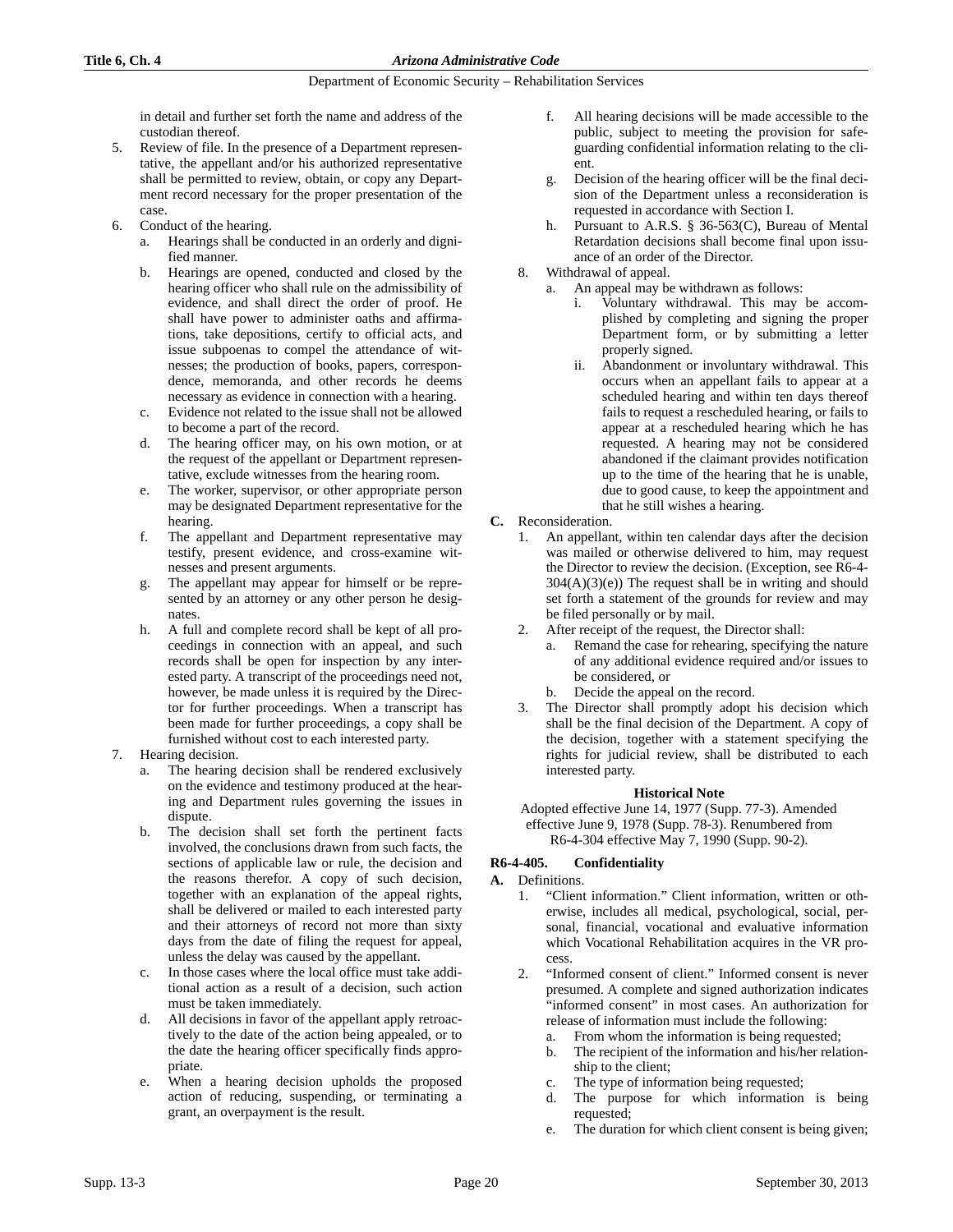- f. An assurance, signed by the individual requesting the information, that information received will be treated as confidential and will not be used contrary to the expressed intent of the request.
- 3. "Primary source information." All that information which Vocational Rehabilitation acquired through personal interaction with client and evaluations and reports done at counselor's request and written specifically for VR.
- "Secondary source information." All that information which Vocational Rehabilitation acquired from other sources but not originally done for or intended for Vocational Rehabilitation use.
- 5. "Direct administration of a client's rehabilitation program." Sharing information under the following circumstances constitutes sharing information in the direct administration of a rehabilitation program:
	- a. To assist in the diagnostic process; i.e., sharing existing medical and psychological information with other specialists on an as needed basis;
	- b. To develop an appropriate program of services; i.e., sharing such information as necessary or appropriate with rehabilitation facilities or other vendors who may become providers of rehabilitation services;
	- c. To search out and obtain similar benefit resources; i.e., sharing information with any similar benefit resource but only for the express purpose of determining eligibility for such similar benefits;
	- d. To ensure success of an IWRP (Program of Services); i.e., sharing information on a "need to know" basis with service providers and within the constraints of B.(below) to ensure the success of a Program of Services;
	- e. To assist the client in finding and obtaining or retaining employment; i.e., sharing such information with the (prospective) employer as is necessary to obtain, retain, or ensure suitable placement;
	- f. To provide continuity of services; i.e., sharing client information with other state VR personnel or between states as necessary to ensure continuity and consistency in Agency dealings with the individual.
- 6. "Individualized Written Rehabilitation Program (IWRP)." That part of the individual client case file which contains the program of services and all basic understandings and ensurances including client's consent to release of information in the administration of a rehabilitation program, and an assurance that otherwise client information will be held confidential.
- "Client's representative." In the context of this Section, "representative" is an individual, so designated by the client, who is competent to handle personal client information and will do so responsibly for the benefit of the client.
- **B.** Sharing client information in direct administration of VR program. VR counselor may release client information of which we are either primary or secondary source (without separate written authorization) to other individuals or agencies in the direct administration of a client's rehabilitation program as long as only necessary information is shared and that in the counselor's judgment, recipient can and will handle information in confidential manner. Consent for this release is given by client when he signs an application for services (see IWRP).
- **C.** Answering requests for client information from clients or other individuals:
	- Information of which VR is not the primary source is only released in direct administration of a client's rehabil-

itation program. Requestors should be asked to contact the original source for secondary source information in possession of VR.

- VR may release client information of which VR is primary source (other than under B. above) with client's informed written consent to only those other individuals or agencies who can give satisfactory assurance that information will be used only for the purpose for which it is provided, and that it will not be released to anyone else. In the adjudication of an individual's claim for Social Security or SSI benefits, Disability Certification Section has free access to primary source client information. VR counselors have free access to Disability Certification Section client information in the administration of a rehabilitation program.
- 3. With informed written consent of the client, federal regulations allow release of information (besides the IWRP which does not require special consent) to the client or, as appropriate, his parent, guardian or other representative. This shall be done with extreme care and may only be authorized by the counselor. The counselor will not normally copy actual medical, psychological or social reports to give to client. Such may be provided to the client's representative with proper written authorizations from client. It is advised, however, that the counselor dictate letters explaining Vocational Rehabilitation involvements in a general way when such information is requested by the client. Copies of such letters are placed in client's case folder. Interpretations of technical psychological or medical data shall only be provided by the originator of the report.
- 4. Client has a right to copies of his IWRP and shall be given such.
- 5. With informed consent, information shall be made available for review (but not to be removed from client file or copies without subpoena) to such client, parent, guardian or other representative for purposes in connection with any proceeding or action for benefits or damage, including any proceeding or action against any public agency provided
	- a. That only such information as is relevant to the needs of the client shall be released, and
	- b. In the case of medical or psychological information, the knowledge of which may be harmful to the client, such information will be released to the parent, guardian or other representative of the client by the state agency or to the client by a physician or by a licensed or certified psychologist. The psychologist or medical VR consultant or the examiner should be consulted to determine whether information may be harmful.
- 6. Information shall be released to an organization or individual engaged in research only for purposes directly connected with the administration of the State Vocational Rehabilitation program and only if the organization or individual furnishes satisfactory assurance that the information will be used only for the purpose for which it is provided; that it will not be released to persons not connected with the study under consideration; and that the final product of the research will not reveal any information that may serve to identify any person about whom information has been obtained through the state agency without written consent of such person and the state agency.
- In any case, where client's informed consent is in doubt and/or when information may be damaging, such as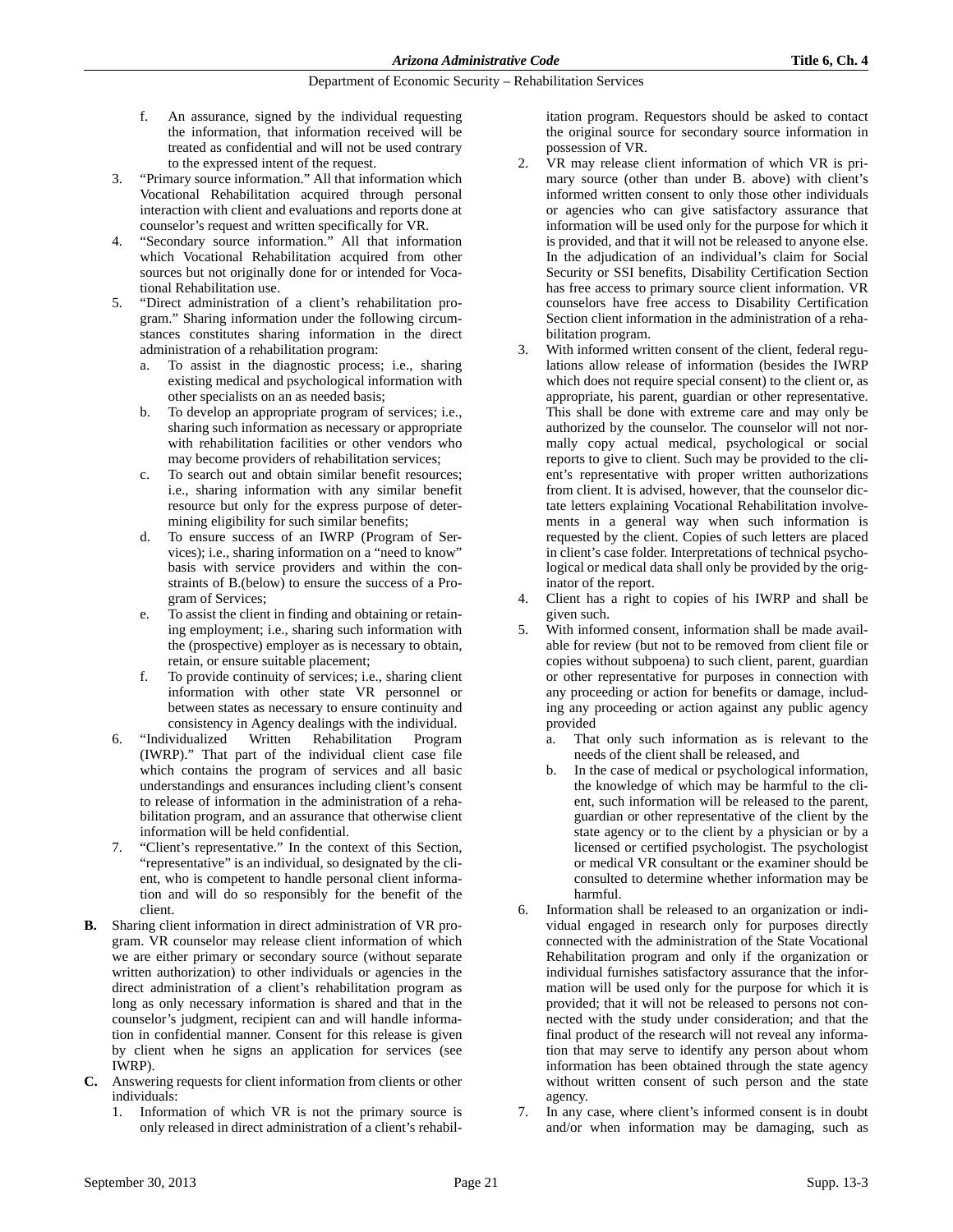during litigation with client as defendant, counselor is advised to not release personal client information even with a signed authorization for such release. In such an instance, the information may be subpoenaed.

- 8. All client information released shall be stamped CONFI-DENTIAL.
- **D.** Vocational Rehabilitation requesting information on clients from others:
	- 1. Information being requested must have direct relevance to establishing client's eligibility and to the success of client's rehabilitation program. Counselor must be selective in his approach to information gathering.
	- Request for information must be as specific as possible (fulfill the criteria as set in  $R6-4-305(A)(2)$ ).
- **E.** Informing client about confidentiality.
	- 1. The client shall be told at the beginning of his/her relationship with Vocational Rehabilitation that records will be held confidential but also that there are limits to that confidentiality; e.g., client files may be subpoenaed in whole or in part and contents used in court.
	- 2. The client shall also be told both at the beginning of relationship with counselor and any other time as necessary that:
		- a. The counselor must report any ongoing or future illegal activity to proper authorities, especially if it involves possible injury to other individuals or damage to property. That not doing so might make him/ her legally accessories to the crime.
		- b. The counselor himself/herself may be subpoenaed and questioned in court in which case he must answer questions honestly and truthfully on the order of the judge.
	- 3. When counselor is aware that client may be or may become in violation of the law, the counselor must inform the client of this and the possible consequences.
	- 4. Counselor should know that counselor-client relationship is not protected by privileged communication laws in the same way that the doctor-patient, lawyer-client or clergyman-penitent relationship is.
- **F.** Client files shall not contain information which the client does not want known beyond the client-counselor relationship. Moreover, if the client wants to reveal the details of an illegal act or source of information, the counselor should interrupt the client and advise him that he is interested only in the effects of such activity, not the act itself.
- **G.** Client files must be kept in such a way that no unauthorized individual will have access to them. An unauthorized individual is anyone who is not directly connected with the administration of the rehabilitation program. All non-professional VR staff who have access to the client's records will be thoroughly briefed concerning the confidentiality standards to be observed.
- **H.** When a client/applicant is involved in litigation and has an attorney, the rehabilitation counselor shall inform the client's attorney of Agency involvement and plans for providing services.
- **I.** Subpoena of Vocational Rehabilitation counselor or client records.
	- 1. Counselors receiving subpoenas must contact their supervisor and the Department's Legal Section immediately for assistance.
	- 2. To provide full protection of the counselor, any subsequent legal actions taken by the VR counselor shall be on instruction from Legal Section.
	- 3. Secondary source information such as medical or psychological data obtained from another agency shall not be

released without advice from Legal Section even under subpoena. The counselor should explain that this information should be secured from the original source. SSA information shall never be released, even under subpoena 42 U.S.C. 1306(a).

**J.** All client information is the property of the Department and shall be used in conformance with the regulations and policies stated in this Section.

### **Historical Note**

Adopted effective June 14, 1977 (Supp. 77-3). Renumbered from R6-4-305 effective May 7, 1990 (Supp. 90-2).

### **ARTICLE 5. RESERVED**

#### **ARTICLE 6. EXPIRED**

### **R6-4-601. Expired**

#### **Historical Note**

Adopted effective June 14, 1977 (Supp. 77-3). Section repealed, new Section adopted effective October 22, 1991 (Supp. 91-4). Section expired under A.R.S. § 41-1056(J) at 19 A.A.R. 2855, effective June 28, 2013 (Supp. 13-3).

### **R6-4-602. Expired**

### **Historical Note**

Adopted effective June 14, 1977 (Supp. 77-3). Section repealed, new Section adopted effective October 22, 1991 (Supp. 91-4). Section expired under A.R.S. § 41-1056(J) at 19 A.A.R. 2855, effective June 28, 2013 (Supp. 13-3).

### **R6-4-603. Expired**

#### **Historical Note**

Adopted effective October 22, 1991 (Supp. 91-4). Section expired under A.R.S. § 41-1056(J) at 19 A.A.R. 2855, effective June 28, 2013 (Supp. 13-3).

### **R6-4-604. Expired**

### **Historical Note**

Adopted effective October 22, 1991 (Supp. 91-4). Section expired under A.R.S. § 41-1056(J) at 19 A.A.R. 2855, effective June 28, 2013 (Supp. 13-3).

### **R6-4-605. Expired**

### **Historical Note**

Adopted effective October 22, 1991 (Supp. 91-4). Section expired under A.R.S. § 41-1056(J) at 19 A.A.R. 2855, effective June 28, 2013 (Supp. 13-3).

### **R6-4-606. Expired**

### **Historical Note**

Adopted effective October 22, 1991 (Supp. 91-4). Section expired under A.R.S. § 41-1056(J) at 19 A.A.R. 2855, effective June 28, 2013 (Supp. 13-3).

### **R6-4-607. Expired**

### **Historical Note**

Adopted effective October 22, 1991 (Supp. 91-4). Section expired under A.R.S. § 41-1056(J) at 19 A.A.R. 2855, effective June 28, 2013 (Supp. 13-3).

# **R6-4-608. Expired**

### **Historical Note**

Adopted effective October 22, 1991 (Supp. 91-4). Section expired under A.R.S. § 41-1056(J) at 19 A.A.R. 2855, effective June 28, 2013 (Supp. 13-3).